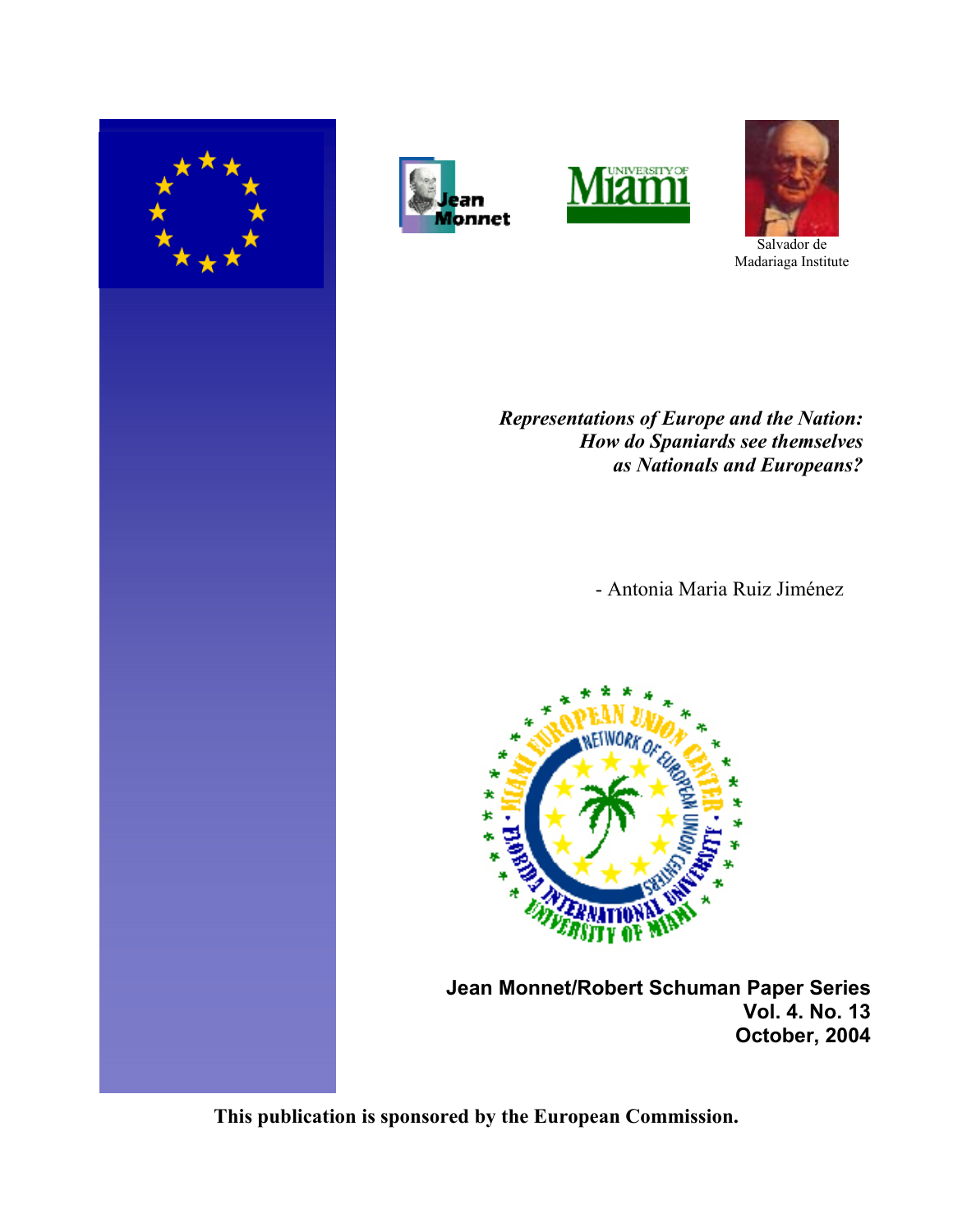### **The Jean Monnet/Robert Schuman Paper Series**

The Jean Monnet/Robert Schuman Paper Series is produced by the Jean Monnet Chair of the University of Miami, in cooperation with the Miami European Union Center.

These monographic papers address issues relevant to the ongoing European Convention which will conclude in the Spring of 2003. The purpose of this Convention is to submit proposals for a new framework and process of restructuring the European Union. While the European Union has been successful in many areas of integration for over fifty years, the European Union must take more modern challenges and concerns into consideration in an effort to continue to meet its objectives at home and abroad. The main issues of this Convention are Europe's role in the international community, the concerns of the European citizens, and the impending enlargement process. In order for efficiency and progress to prevail, the institutions and decision-making processes must be revamped without jeopardizing the founding principles of this organization. During the Convention proceedings, the Jean Monnet/Robert Schuman Papers will attempt to provide not only concrete information on current Convention issues but also analyze various aspects of and actors involved in this unprecedented event.

The following is a list of tentative topics for this series:

- 1. The challenges of the Convention: the ability to govern a supranational Europe or the return to intergovernmental cooperation?
- 2. How will the member states figure in the framework of the Convention?
- 3. The necessity to maintain a community method in a wider Europe.
- 4. Is it possible for the member states to jeopardize the results of the Convention?
- 5. The member states against Europe: the pressures on and warnings to the Convention by the European capitals.
- 6. Is it possible that the Convention will be a failure? The effects on European integration.
- 7. Similarities and differences between the European Convention and the Philadelphia Convention of 1787.
- 8. The role of a politically and economically integrated Europe in the governance of the world.
- 9. How important is European integration to the United States today?
- 10. The failure of a necessary partnership? Do the United States and the European Union necessarily have to understand each other? Under what conditions?
- 11. Is it possible to conceive a strategic partnership between the United States, the European Union and Russia?
- 12. Russia: a member of the European Union? Who would be interested in this association?

Miami European Union Center **Jean Monnet Chair Staff:**  University of Miami Joaquín Roy (Director)<br>
1000 Memorial Drive (Editor)<br>
Aimee Kanner (Editor) 101 Ferré Building<br>
101 Ferré Building (Research Assistant)<br>
101 Ferré Building (Research Assistant)<br>
2011 Nouray Ibryamova (Research Assistant) Phone: 305-284-3266; Fax: 305-284-4406 Markus Thiel (Research Assistant)<br>
E-Mail: jroy@miami.edu Wendy Grenade (Associate Editor) Web: www.miami.edu/eucenter Eloisa Vladescu (Editorial Assistant)

Aimee Kanner (Editor) Nouray Ibryamova (Research Assistant) Wendy Grenade (Associate Editor)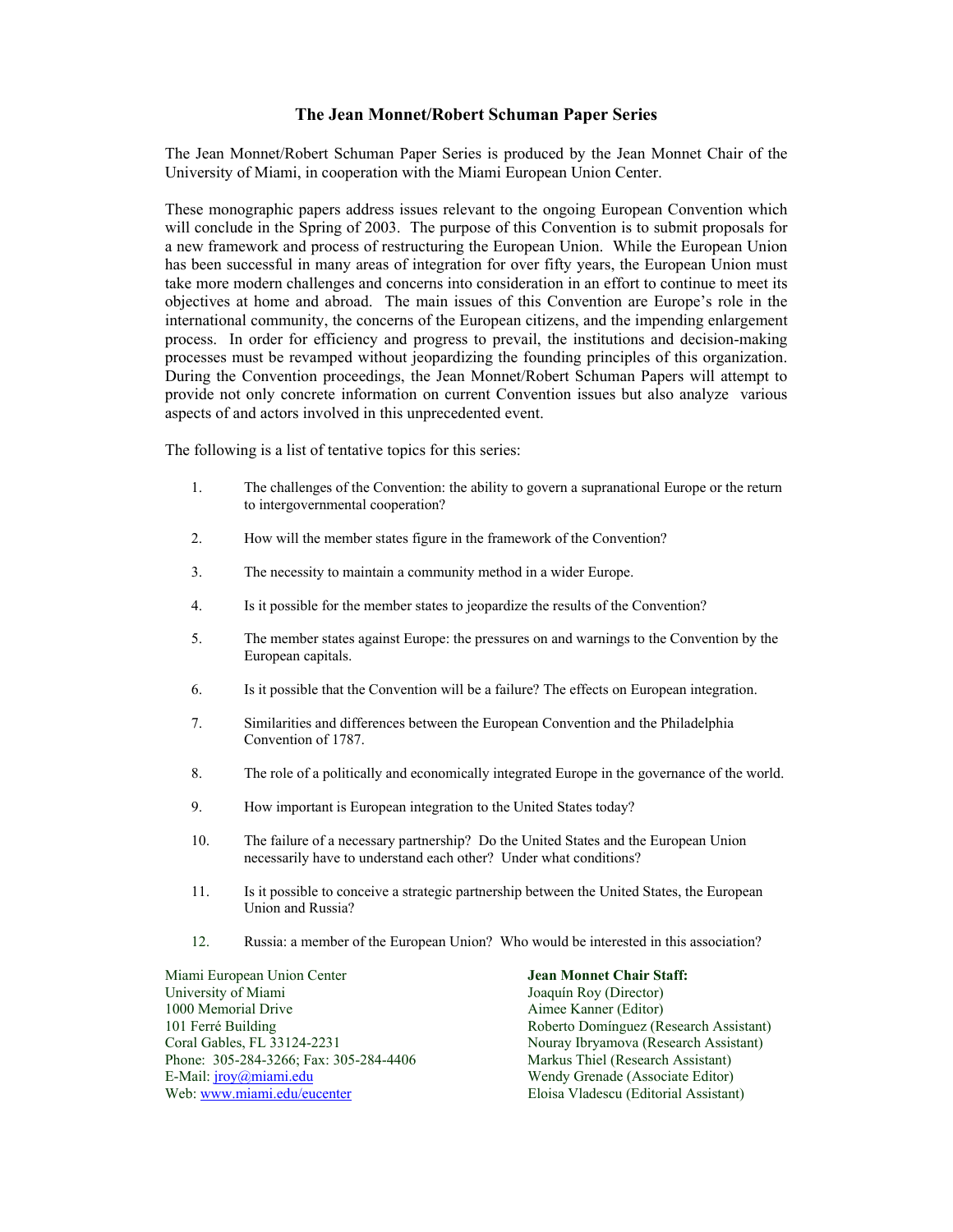# **Representations of Europe and the Nation: How do Spaniards see themselves as Nationals and Europeans?**

Antonia María Ruiz Jiménez\*

The Jean Monnet Chair University of Miami Miami, Florida October 2004

**<sup>\*</sup>**<br>★ Antonia M. Ruiz Jiménez is Professor of Political Science, Universidad Nacional a Distancia (UNED, Madrid). Affiliation and contact address: (1) Dpto. de Ciencia Política y de la Administración UNED, c/ Obispo Trejo s/n. 28040 Madrid truiz@poli.uned.es or (2) CEACS, Fundación Juan March,  $c/Castelló 77. 28006$  Madrid  $a.ruiz@ceacs.march.es. Tel: (+34)652478246.$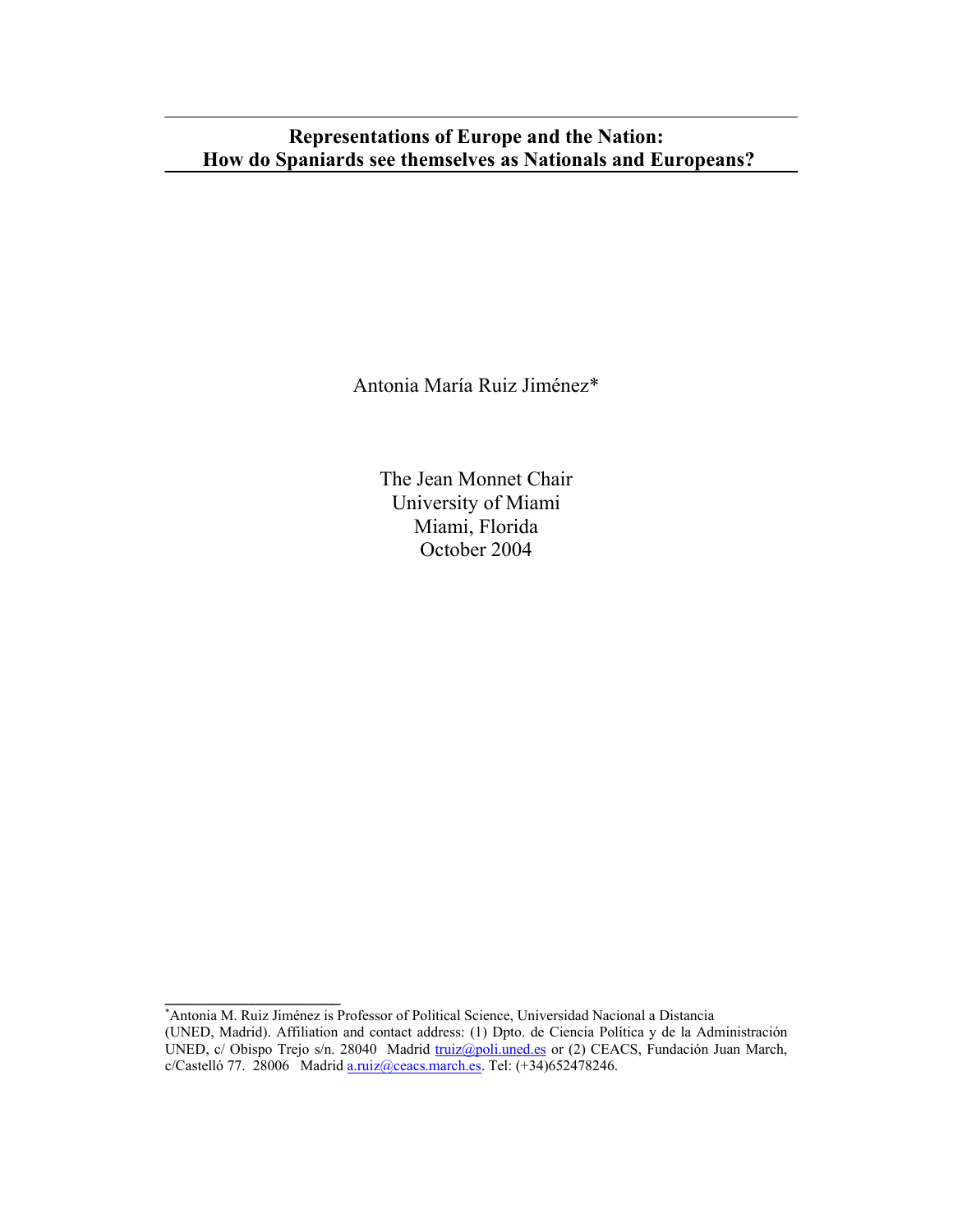## **Introduction**

 $\overline{a}$ 

The core theme of this article is the relation between citizens' national identity and their European identity. After the European Union (EU) launched a series of policies aimed at creating a European identity at the end of the 1980s, the member states responded by including a paragraph in the Maastricht Treaty specifying that the Union should respect member states' national identities (Article F, point 1). This reaction, along with the introduction of the principle of subsidiarity and the rejection of the word "Federal", suggested that many member states saw the creation of a European identity as a potential threat to their own national identities and their citizens' national loyalties. Indeed, in the early 1990s national identity was used by the political elites as a means of justifying the right to independent statehood and sovereignty. Due to the close links between national identity and national independence, many scholars have argued that the European integration process could be seen as a threat to national identity (Höjelid 2001), and hence difficult to achieve.

 A concept of identity, based on the existence of pre-political cultural groups (sharing cultural heritage, language, myths and symbols), as used by authors such as Smith (1992, 1999) and Østerud (1999) entails an almost "necessary" incompatibility between ethno-cultural national identities and a European identity. This alleged incompatibility derives from the idea that a hypothetical European identity would be founded on elements similar to those which gave birth to the national identities in the context of the formation of modern nation-states. However, as Smith sees it, the emergence of such a European identity is, at best, a difficult process, since Europe lacks myths and symbols that might wield "the people" of Europe into a cohesive whole.

 In fact, however, European and national identities seem to coexist. Various Eurobarometer surveys have shown that sentiments of European identity are expressed alongside those of national identity. In other words, European identity does not appear to replace, or compete with, national identity. There are several possible explanations for this. An optimistic view of the possibilities for the future development of a European identity maintains that this could be based either on calculated individual self-interest

ϕ I am in debt to many people for their valuable comments and criticism to this article and earlier papers on which it is based. In particular, I would like to mention José Ignacio Torreblanca Payá, from the Universidad Nacional a Distancia (UNED), as well as Carmen González, Paloma Aguilar and Elisa Chuliá from the same institution. This work draws on work from two different research projects, the results of which were presented at the interim conference meetings of the EURONAT international research group, held in Athens in December 2002 and in Budapest in June 2003. I would also like to thank all the participants at both meetings for their suggestions. Finally, this paper was made possible by financial support from the European Commission V Framework Program (EURONAT project, contract no. HPSE-CT2001-00044) and UNED.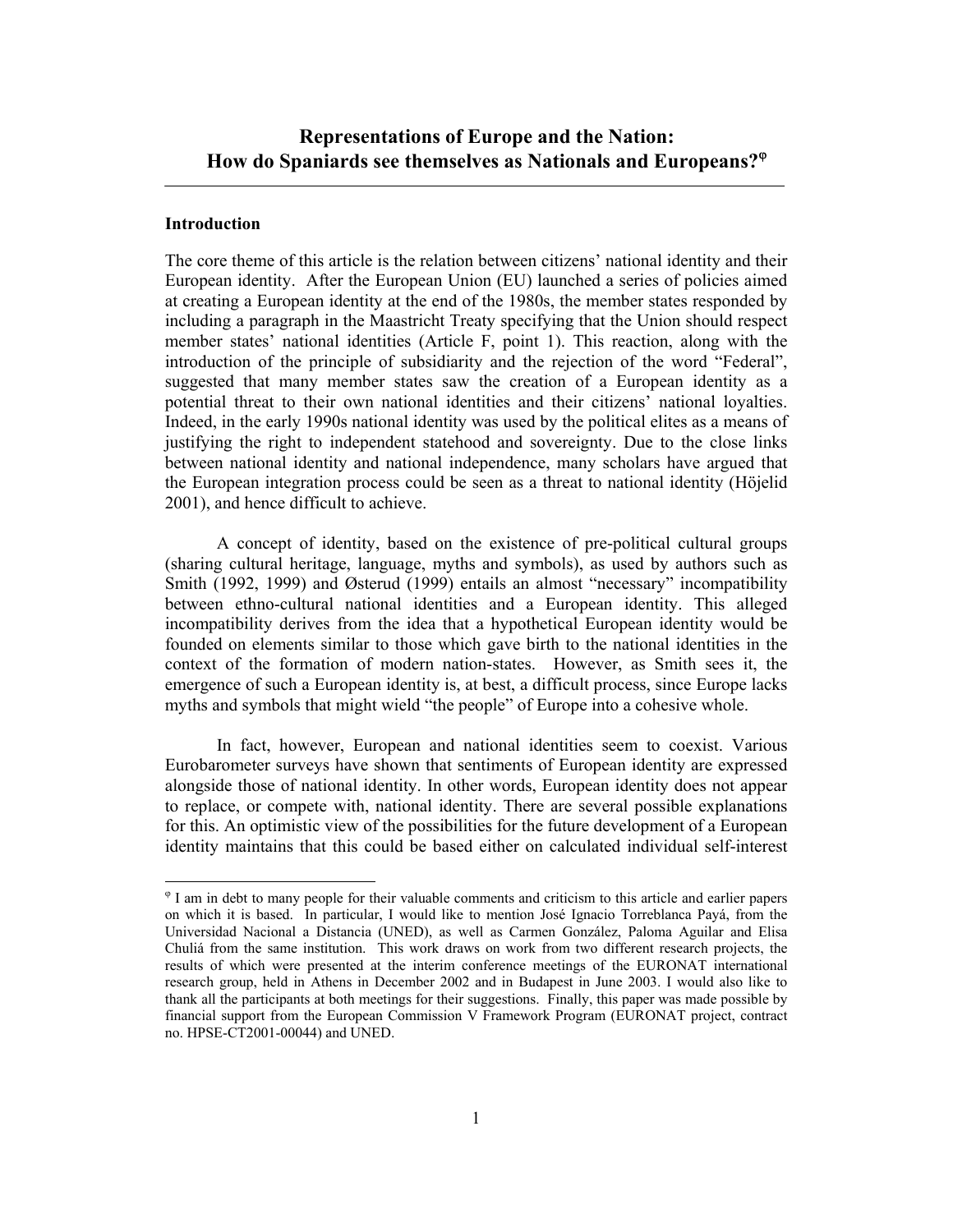(Gabel 1998; Kaltenthaler and Anderson 2001; Fernández-Albertos and Sánchez-Cuenca  $2001$ <sup>1</sup> or on voluntary agreement over rules for peaceful, political co-existence, shared cultural norms and beliefs (Mancini 1998:8; Weiler 1999: 346; Kersbergen 1997), as opposed to the ethno-cultural elements that are more generally associated with national identities. Some authors see the increasing globalization of communications and the economy as fuelling a decline in popular interest in strictly national issues and increasing identification with transnational developments (Cerutti 1992). Others, such as Moravscik (1998) and Millward (1992), in contrast, conclude that the EU integration process actually strengthens the nation-state.

 Any discussion of the compatibility or otherwise of national and European identities should be informed by the recognition that individuals can hold multiple identities. Most of the authors mentioned above would admit this possibility. Some, however, would insist on distinguishing between individual and collective identities. In their view, while people can easily hold more than one individual identity (such as being a woman or of color), collective identities (such as national identities) are pervasive and persistent, implying that it is more difficult for more than one identity to be held at the same time or to change from one to another. Without defending that distinction, other authors have also pointed that people can share multiple *demoi*, each deriving from the same source of human attachment (something like "concentric circles" with different levels of intensity), or feel simultaneously attached to multiple *demoi* based on different subjective factors of identification.

 Most of the theories mentioned above have been developed in the absence of corresponding empirical research. This article presents an empirical analysis of European and national identities in Spain and of the core elements of these identifications (ethno-cultural, civic, instrumental, symbolic-affective). More specifically, the article examines the extent to which national loyalty and identification with Europe and/or the EU are mutually exclusive, or whether they are compatible and intertwined with one another. It also considers the content of national and European identifications, evaluating the relevance of different elements in the representation of the nation and Europe.

### **Data and Methodology**

 $\overline{a}$ 

This article combines the qualitative analysis of 24 interviews with the quantitative study of three batteries of questions included in the standard Eurobarometer 57.2. Both data sources were specifically designed by the EURONAT international research group<sup>2</sup> to provide answers to exactly the type of questions posed in the Introduction.

 The Standard Eurobarometer 57.2 (Spring 2002) contains one battery of questions measuring closeness to different in-groups and out-groups (including the

<sup>&</sup>lt;sup>1</sup> These researchers have focused on the variable "support for the EU integration". However, since there is a strong correlation between feeling European and supporting the EU, it is reasonable to think that what these authors have to say about support for integration also tells us something about European identities. On the other hand, their work is more empirical than the other research cited here.

 $2$  This is the acronym for the project "Representations of Europe and the nation in current and prospective member-states: media, elite and civil society", financed by the EU (European Commission Research DG, Key Action Improving the Socio-Economic Knowledge Base, contract No. HPSE-CT2001-00044).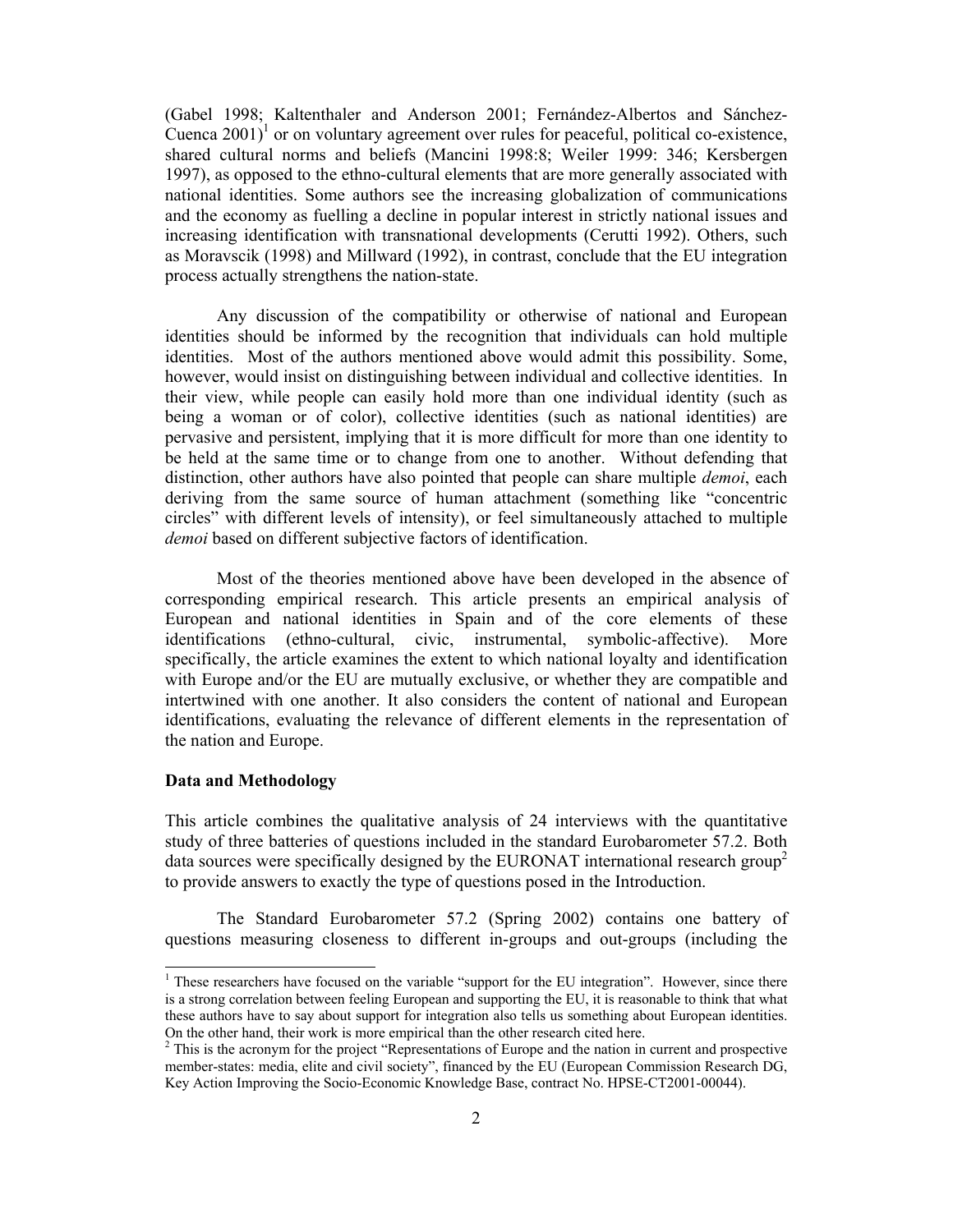nation, the EU, Europe and Central and Eastern Europe), as well as two batteries of questions measuring the most important elements of respondents' identification with the nation and Europe. Details about the samples can be found in the codebook (http://europa.eu.int/comm/public\_opinion/ http://www.nsd.uib.no/cessda/europe.html

We will use measures of closeness to fellow nationals and closeness to EU citizens and Europeans as indicators of national and European identities. Closeness entails a sense of belonging to a community, and is "neutral" in that it does not imply that any of the possible components of identity mentioned in the previous section are assigned more importance than the others.

 The two batteries of questions measuring the elements perceived as most relevant for identification with the nation and Europe include a set of 14 items, each relating to the different conceptions of identity mentioned in the Introduction. In the case of national identity, common culture, customs and traditions, common language, common ancestry and common history and destiny are clearly related to an ethniccultural conception of identity; common rights and duties and common political and legal systems are linked to a civic conception; a common system of social security/welfare is associated with an economic-instrumental notion of identity, as too, probably are national economy, national army and common borders. Other elements, such as national independence and sovereignty, national pride, national character and national symbols could be defined as implying a mainly affective-symbolic notion of identity. A similar classification of items can also be made in the case of European identity. A sense of sharing a common civilization, of belonging to a European society with many languages and cultures, a common ancestry and common history and destiny refer to the ethno-cultural components of identity; emerging common political and legal systems and common rights and duties relate more to a civic conception; a common system of social protection and the right to freedom of movement and residence are linked to an instrumental conceptualization of identity, as too, probably, are the emerging European union defense system, common borders and the single currency.<sup>3</sup> Pride in being European, European sovereignty, or the European Union and a set of EU symbols are more affective-symbolic.

 In these last batteries of questions, the respondent had the option to respond "I do not feel national/European". In such cases, the interviewer did not proceed with the remaining questions in each battery. Qualitative interviews were carried out with Spanish ordinary citizens in Madrid between January and May 2003. The sample was selected taking into account respondents' gender, the population of their place of residence, educational level, and personal experience in terms of having lived, worked or studied in another EU member state (for at least one year). Interviews took between 35 and 55 minutes and were semi-structured. The interviewer started by explaining what the interview was about, emphasizing that the researchers were interested in the respondents' feelings, opinions and experiences, rather than their knowledge.

 $\overline{a}$ 

 $3$  These items could also have an important affective-symbolic dimension. More specifically, a single European currency may have a strong symbolic value "because a country's money is a symbol of its sovereignty. Support for the EMU and the euro is a crucial test case for whether and why European citizens may be willing to transfer power from the nation-state to European institutions, and it has important implications for the future direction of institution-building within the European Union" (Kaltenthaler and Anderson 2001: 141).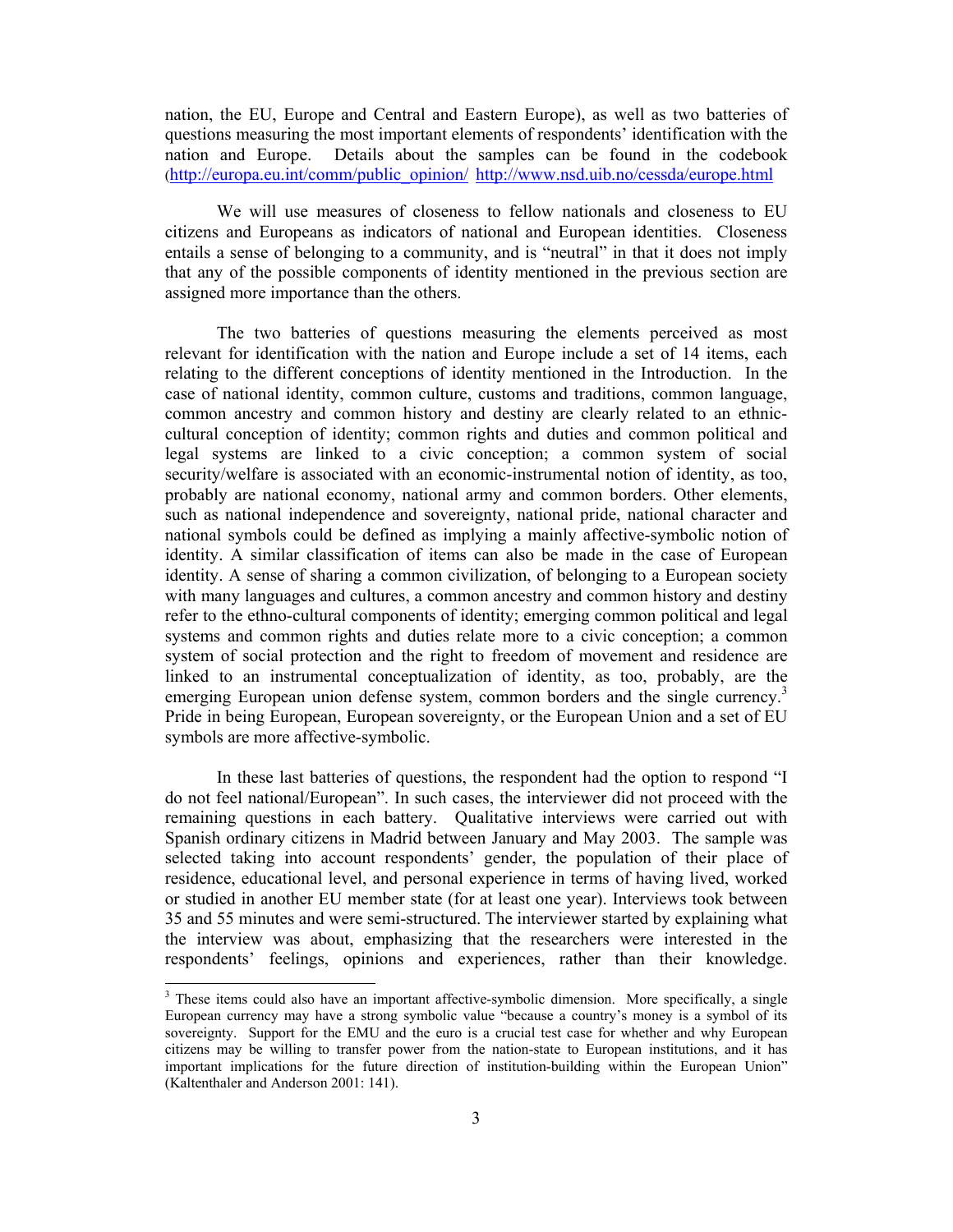Respondents were also directly asked if and why they felt Spanish and/or European. Respondents were invited to give their general opinions about Europe and the EU. Following on from these very general topics, the interviewer raised particular issues if these had been mentioned spontaneously during the initial responses. The interviewer abided by the respondents' narratives and adapted the order and type of questions to the needs of each of the individual interviewees.

 The interviews were transcribed and then analyzed using content analysis techniques assisted by appropriate qualitative analysis computer software (ATLAS/ti). In this research, the content of interviews are treated as a partial reflection of an objective reality which is nevertheless mediated by the social context that the respondents were talking about. We do not assume that our respondents constitute a representative sample of Spanish citizens on the variables on which they have been selected. Indeed, our aim was to maximize the possibility of different discourses emerging. Nevertheless we consider that these variables may have an impact on our respondents' perceptions, feelings, discursive tactics, etc., which is also explored in this article. We do not posit the validity of our findings other than for our sample, but we do consider the congruencies between our survey data and interview data which reinforce each another, and therefore, boost the reliability and validity of the findings.

### **Being Spanish**

When asked why they felt Spanish, only a small minority (2.8 percent) of our quantitative survey respondents stated that they did not feel so. Accordingly, most of our qualitative interview respondents declared that they did feel Spanish, linking this feeling to the territory (Spain) where they were born or have lived most of their lives. However, immediately after stating their identity, a large majority used the conjunction "but" to reject any link with "nationalism" or "patriotism". In our opinion, this behavior is due to the fact that Spanish nationalism is identified with the country's recent authoritarian past. Because of the Francoist dictatorship, and the abuse of Spanish nationalism both to curtail Spaniards' political and civil rights, but also to deny a national identity and cultural rights to Basques and Catalonians, a majority of Spaniards feel uneasy about any kind of praise of the Spanish nation, its national symbols or its historical achievements. Therefore, the representation of Spain is not easy for many Spaniards, who constantly feel obliged to draw a distinction between (legitimate) national pride and (old-fashioned) nationalism (see Ruiz Jiménez 2002).

# (…) I feel Spanish because I was born here and I speak Spanish, *but I do not feel Spaniard in the typical sense of the word* (ea1).

(…) I feel Spaniard because I was born in Spain, but I do not feel…, it is my country and I am proud of my country, I like my country, I like where I live  $(...);$ well, there is also another, different type of identification with the mother country, *but I do not practice it* (ea2).

(…) I do feel Spanish and I have a Spanish identity, *but I am also critical of Spain* (ea12).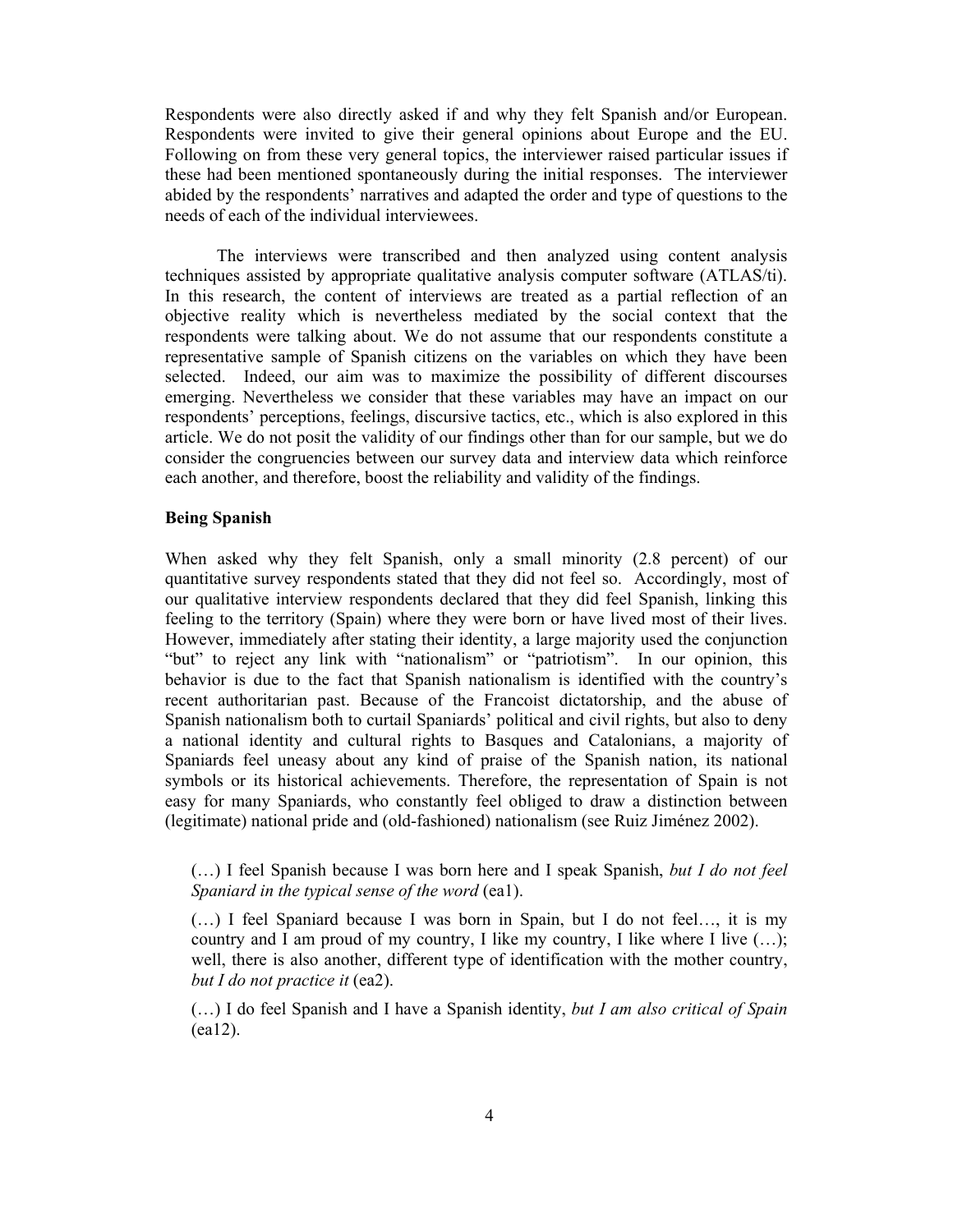[To feel Spanish] is an honor, it is where you are born, and where you have your roots, and where you have formed your family; and you feel proud of where you live, who you live with and with the people you live with (…). *It seems that people are ashamed to say that they are Spaniards* (ea18).

[You feel Spanish] because you were born here and you fight…, a little bit, for your country, and if there were a conflict, or whatever, you would fight for what is yours  $(...)$  (ea23).

Some people declared that they did not feel Spanish at all, but as was also the case in our quantitative survey, they represented only a small minority. In some cases, we could interpret this as indicating their stronger negative image and rejection of nationalism. Those who did feel Spanish conceded similarly great importance to all the items of national identification tested in our quantitative survey research.

Nevertheless, Table 1 and Figure 1 show that our survey was able to capture small but significant differences among items. Thus, common culture, customs and traditions, in the first place, and common language, second, were the items agreed to be most important for national identification; in contrast, national army, national independence and sovereignty, national pride and national symbols, were held to be a little less important. These latter elements are deeply linked in Spaniards' consciences with the country's authoritarian past which is strongly rejected in Spain. Civic components of national identities (common rights and duties in our survey), emphasized by contemporary Spanish elites, are also important for Spanish citizens, over and above other ethno-cultural elements such as common ancestries or history. In the context of the theories discussed in the Introduction, Spanish identity would be defined by a mixture of ethno-cultural and civic elements and the lesser importance of symbolic components.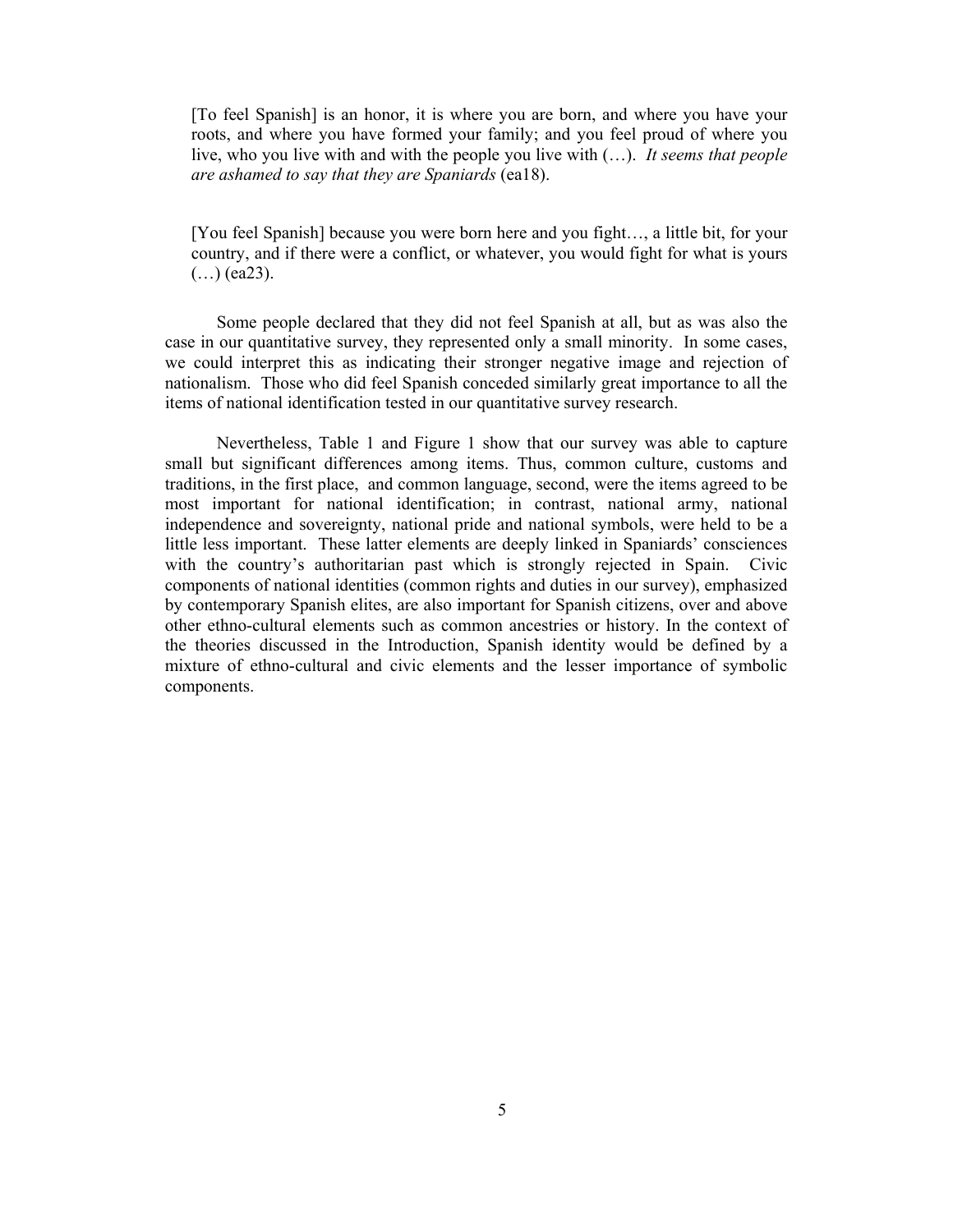|                                                                   | Strongly<br>disagree | Tend to<br>disagree | Tend<br>to<br>agree | Strongly<br>agree       |      |
|-------------------------------------------------------------------|----------------------|---------------------|---------------------|-------------------------|------|
|                                                                   | 1                    | $\overline{2}$      | 3                   | $\overline{\mathbf{4}}$ | mean |
| 2) A common culture, customs and<br>traditions                    | $\overline{2}$       | 6                   | 43                  | 50                      | 3.39 |
| A common language<br>3)                                           | $\overline{2}$       | 6                   | 36                  | 56                      | 3.47 |
| 4) Common ancestry                                                | $\overline{2}$       | 10                  | 42                  | 46                      | 3.31 |
| 5) A common history and common<br>destiny                         | $\overline{3}$       | 10                  | 42                  | 45                      | 3.29 |
| 6) A common political and legal<br>system                         | 4                    | 11                  | 41                  | 44                      | 3.26 |
| 7) Common rights and duties                                       | 3                    | 7                   | 40                  | 50                      | 3.37 |
| 8) A common system of social<br>security/welfare                  | 3                    | 8                   | 40                  | 48                      | 3.33 |
| 9) A national economy                                             | 3                    | 13                  | 38                  | 46                      | 3.27 |
| 10) A national army                                               | 8                    | 13                  | 37                  | 42                      | 3.13 |
| 11) Common borders                                                | 3                    | 6                   | 40                  | 51                      | 3.39 |
| 12) A feeling of national pride                                   | 8                    | 14                  | 36                  | 42                      | 3.12 |
| 13) National independence and<br>sovereignty                      | 7                    | 14                  | 38                  | 40                      | 3.11 |
| 14) Our national character                                        | 5                    | 8                   | 38                  | 50                      | 3.32 |
| 15) Our national symbols (the flag, the<br>national anthem, etc.) | 10                   | 13                  | 36                  | 42                      | 3.09 |

# **Table 1. Meanings of National Identity in Spain (Eurobarometer 57.2, 2002)1**

<sup>1,</sup> Frequency distribution (in percentages) and mean of items in question  $Q.26$ (Different things or feelings are crucial to people in their sense of belonging to a nation. To what extent do you agree with the following statements? "I feel (SPANISH) because I share with my fellow (SPANIARDS)…").

SOURCE: Eurobarometer 57.2.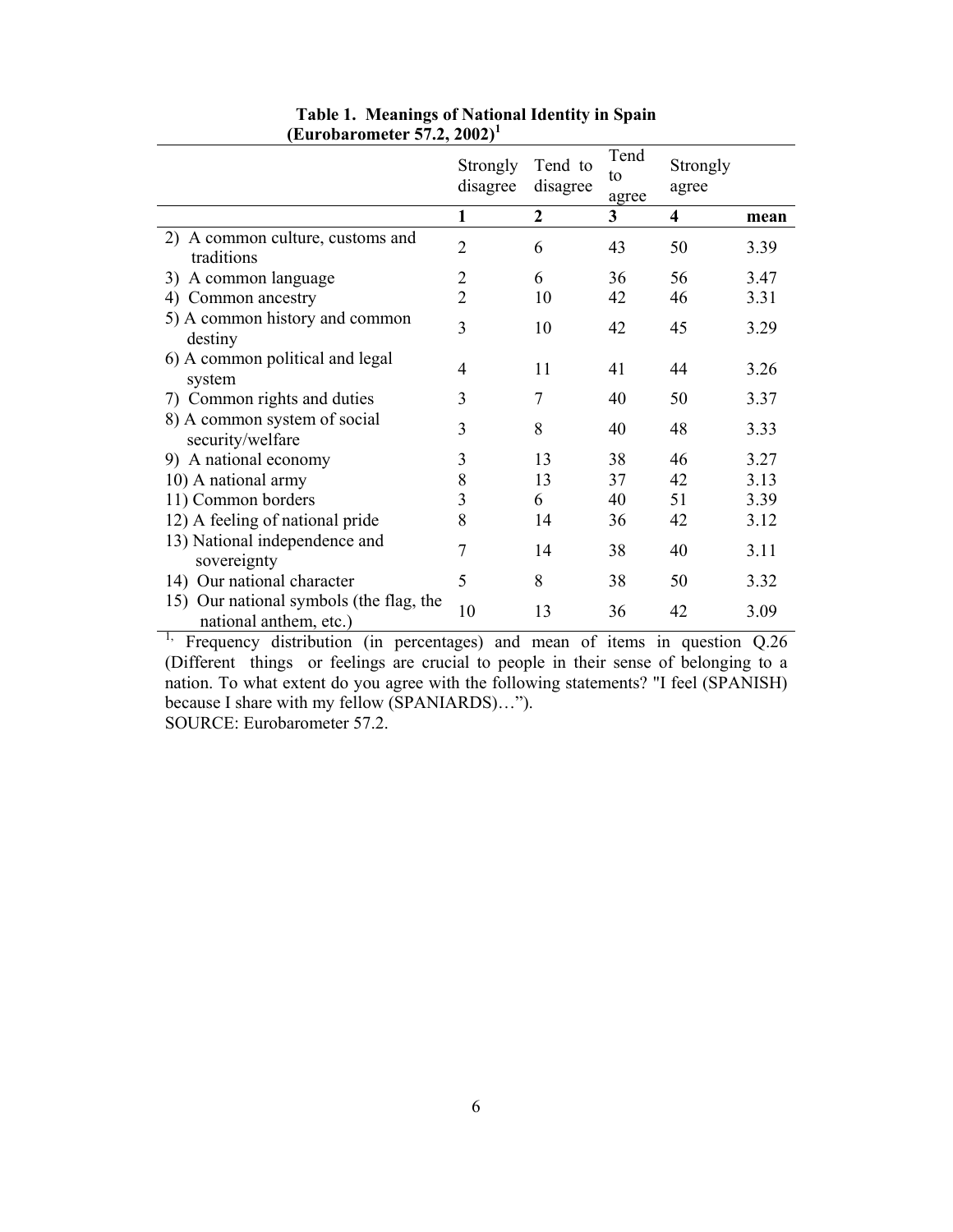

**Figure 1. Spaniards' net agreement with the importance of diferent items for their national identification**

 We also asked our qualitative interviewees why they felt Spanish. Reflecting the strong presence of national stereotypes, our respondents identified the "Spanish way of life" as the strongest determinant of Spanish identity. The answers enabled us to clarify the meaning of the item common culture, customs and traditions in our survey research. This way of life could be summarized as a *leisure culture*, the main feature of which would be the understanding that work is an instrument to obtain the resources needed to live a happy, easy, care-free life. From this perspective, the fundamental objective seems to be the use and enjoyment of time spent outside the workplace. In accordance with this particular way of life, our interviewees divided Europe into two different "cultural spheres"; they feel closer to the Mediterranean geographical area, while they perceive Northern European countries (including France) as belonging to a different sphere. They identify Northern Europe, again resorting to widely-available stereotypes, as a region in which private life (lived out in the domestic space) takes precedence over public life (social relations outside the workplace or home), and also as one in which working life takes precedence over the enjoyment of free time; Northern Europeans are seen as more "sober", "serious" and "austere".

(…) We know how to live, that stereotype, "Spaniards know how to live", that is true, we know how to live. When you see countries where at six in the afternoon (…) it is already night, that there is no life, that there is no happiness, that everything is dead, you go to bars and everywhere is empty (…). We live very well [in Spain] (ea3).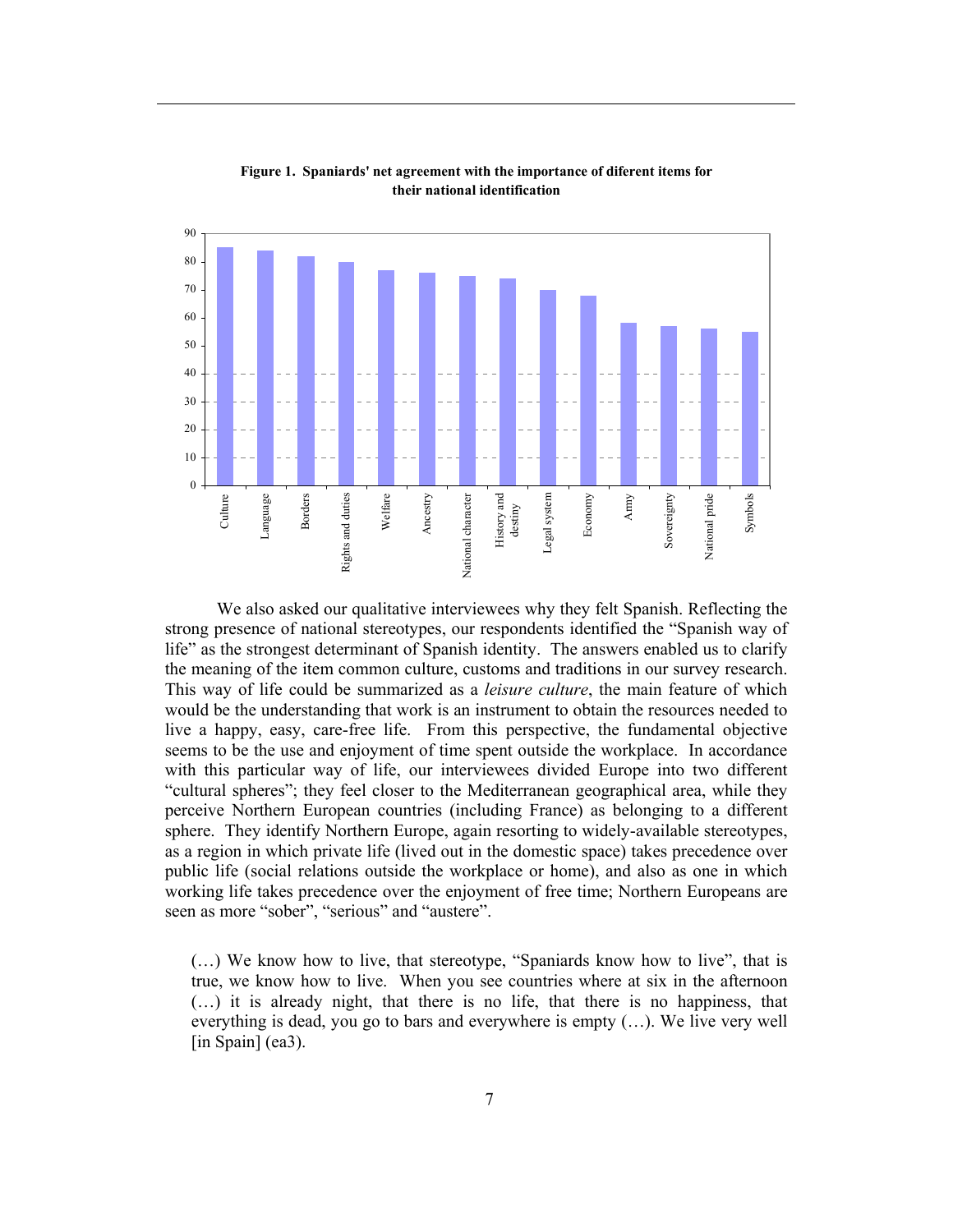(…) They are less open, they are cold, they do not develop strong relations, there are even neighbors, neighbors, who do not talk to each other, they have different schedules, they go to bed early, at night almost everyone is already in bed. (…) They do not know how to enjoy life as we do here [in Spain] (ea7).

When I say Spanish I should say Mediterranean instead, that is, I would respond "I am Mediterranean", if that were possible. I even see a difference within the European Union between Mediterranean countries and non-Mediterranean countries, big cultural differences (…) (ea9).

You have to consider how we eat, the hot weather, the people in the streets, in the bars (ea24).

 Language is also an element that found a strong consensus among the qualitative interviewees when it came to specifying what made them feel Spanish. It was also the second most important element in our survey research. Again, however, our respondents emphasized Spain's linguistic diversity, which they said they accepted and respected, as opposed to what happened during the dictatorship.

(…) I feel Spanish because (…) I speak Spanish (ea1).

(…) Language is almost the strongest element in forming your identity (…), and, besides, I think also that, obviously, the literature…(…). The language is something that will mark you during your whole life, and wherever you go, when you are in a foreign country and you find a fellow Spaniard it is a signal of identity (ea11).

When I speak about a language, I mean Castilian; I respect other minor languages spoken in Spain, but I think that Castilian is our language, and that this must be Castilian, and the Castilian language is very important, it is spoken by millions of people around the world and we should look after it better than we actually do, because we are using more and more English words all the time (ea13).

 In contrast to these elements above, but in line with the results of our quantitative survey, most of our qualitative interviewees found it difficult to identify with national symbols (the flag or anthem). Even if they acknowledge that these symbols do represent Spain, they are associated with a series of historical and ideological elements (specifically, to the Francoist dictatorship and, more particularly, to the victors in the Spanish Civil War) that make it difficult for our interviewees to identify with these symbols. Only in a few concrete situations, both the flag and the anthem, work as collective symbols of identification for all Spaniards. That is, specially, when Spanish citizens are in a foreign country or when Spain is competing in international sports events.

Maybe in a sports competition (…), sport is the only thing which is related to the anthem and with the flag  $(...)$ . I am aware that it is a symbol and in some countries patriotism is more sentimental, but, for some reason, in Spain (…) patriotism has nothing to do with the motherland (ea1).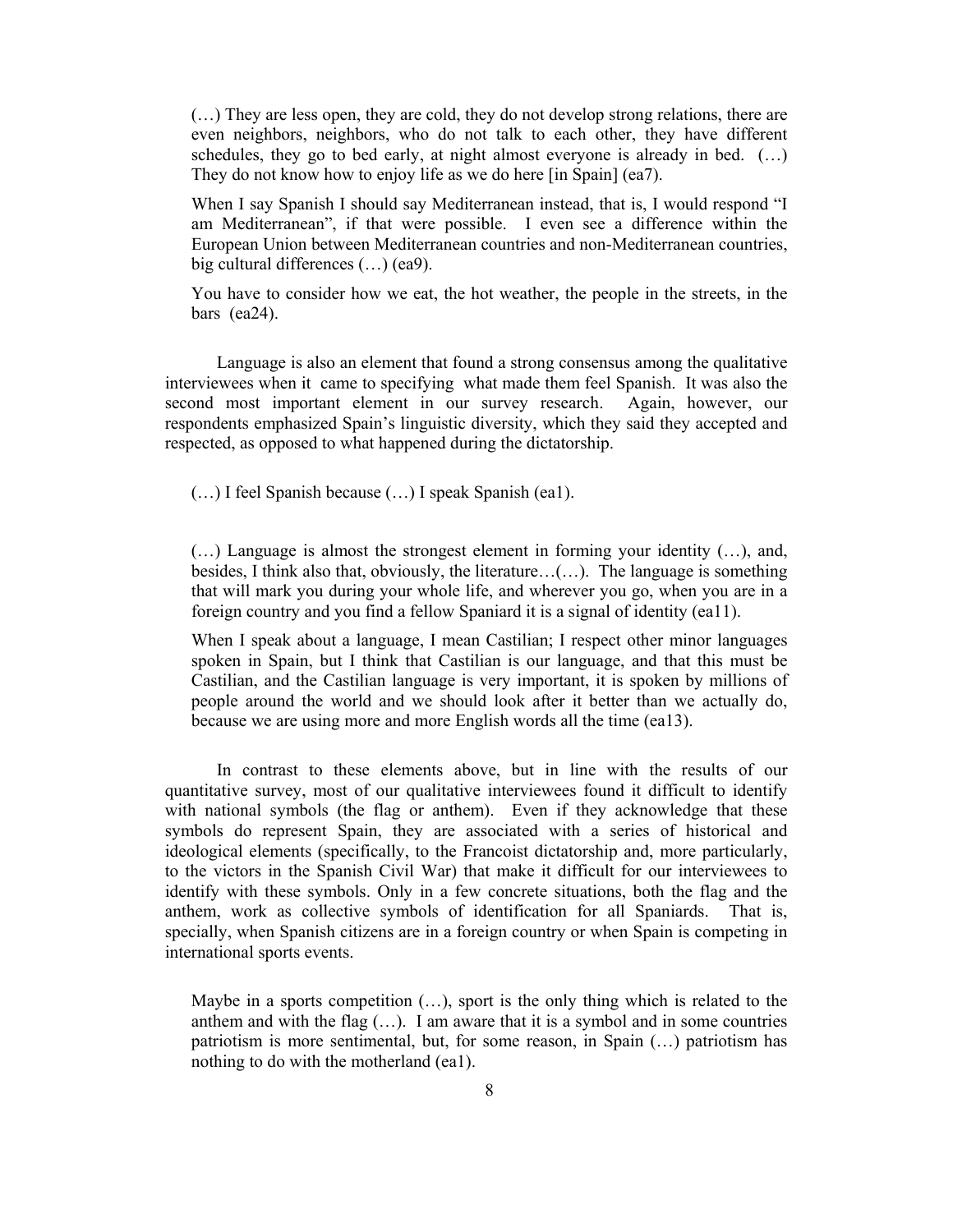As a symbolic icon [the flag], I do not think that it means the same as in other countries. I mean, I have lived in the US and for them the flag is their icon, it is the most important thing (…). It is not the same thing with the Spanish flag. I agree that it is my flag and I respect it but  $(...)$  we have not been taught to love our flag (…). The Spanish anthem is linked to the political Right alone, and only the Right (ea3).

I don't think it is very important, I know the anthem (…) but it is not a patriotic thing (…). And same goes for the flag, (…) outside Spain maybe (…), but you know that in your own country you don't have to show anyone, you don't have to brag about it (ea19).

The problem with the Spanish flag, obviously, is that it is identified with the political Right, but the Spanish flag is not of the Right, it is the flag of Spain. But the thing, clearly, is that it has been the flag of the Right for such a long time that it is still identified as such (…) (ea24).

Even a member of the Civil Guard (a militarized police force dependent on the army) stated:

I could tell you something, and I might be doing wrong by saying this given my job, but I do not feel those things [the flag and anthem] (…). When I am abroad and I hear the Spanish national anthem, then I feel warm inside (…) and when you see the flag  $(...)$ . But then, now I am here [in Spain] and I do not pay attention to them (…). To me, symbols are meaningless (ea7).

 In short, both qualitative interview and quantitative survey respondents coincided in stressing various ethno-cultural elements as the main basis for their national identity (common culture, customs and traditions, as well as a common language). At the same time, they dismissed symbolic components (the flag and anthem) as the least important. Civic components of identities were given medium level importance in our survey research, but were not mentioned in our interviews.

# **Being European**

### *At the same time and at no cost?*

Asked why did they feel European, only a small minority (3.1 percent) of our quantitative survey respondents stated that they did not feel so. This implies that most of them felt Spanish and Europeans at one and the same time. In fact, the cross-tabulation of closeness to different groups of people shows that Spanish citizens see national and European identities as being compatible, some 61 percent of the respondents stating that they feel simultaneously very close to their fellow nationals and to Europeans. There is also a positive correlation (taub  $b = 0.277**$ ) between pride in being Spanish and pride in being European.<sup>4</sup> Belot (2003) has also used qualitative data to show that younger people who have a positive image of their own countries find it easier to identify simultaneously with Europe than those who do not. Nevertheless, in comparative terms, Spaniards are still more attached to their national identity than their European identity,

l

<sup>4</sup> Eurobarometer 57.1 (Spring 2002).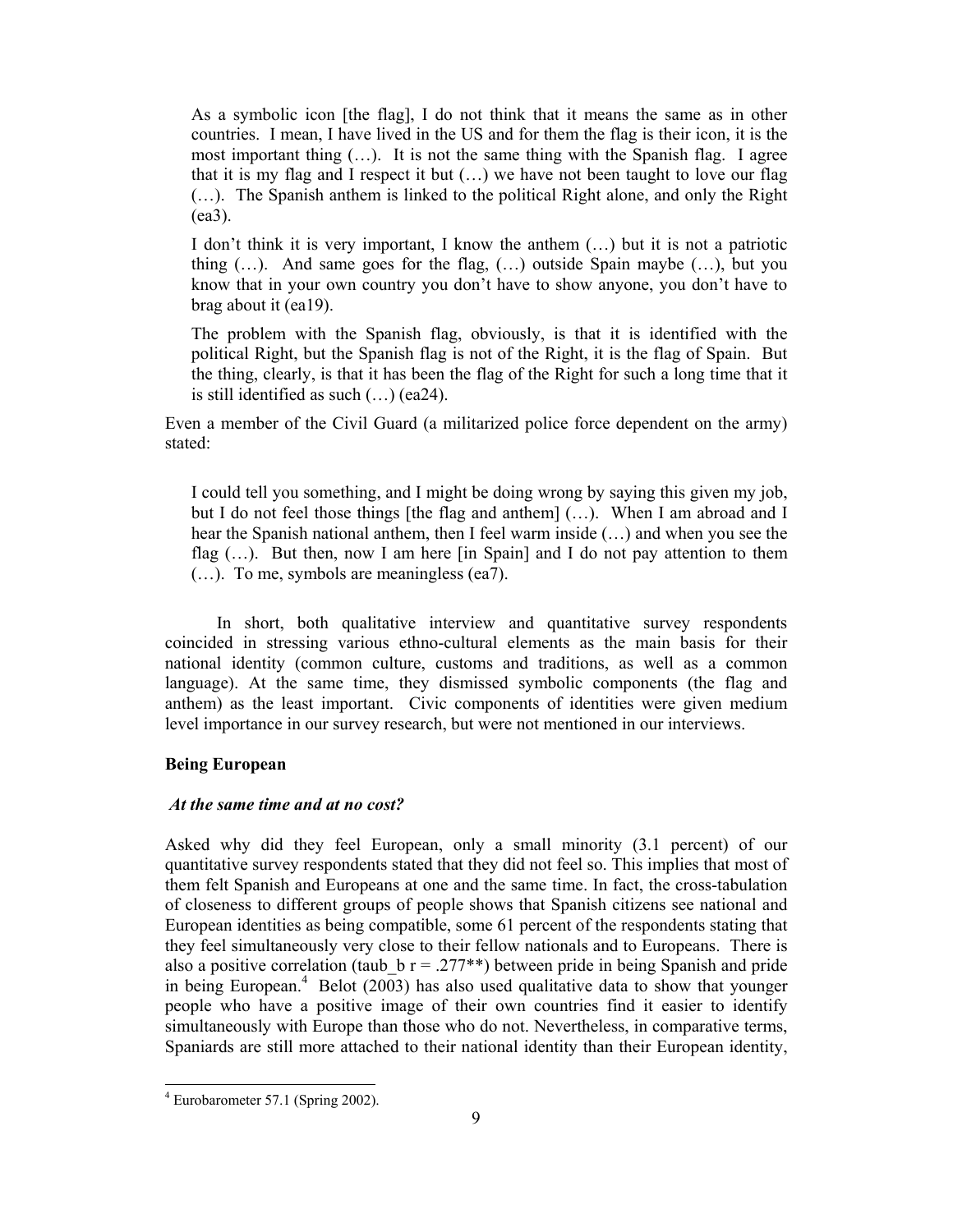with an index of  $0.718$ .<sup>5</sup> That is, ties to the nation are still seen as stronger than bonds to Europe, thereby giving support to the theory of concentric circles of identification mentioned in the Introduction.

 Our qualitative interviews show surprisingly similar results. Most of our respondents stated that they did feel European. Most declare themselves to be Europeans when distinguishing themselves from people from other countries or cultures, or when their national identity feels too narrow. Nevertheless, their European identity was almost always identified as secondary or weaker than interviewees' national, Spanish identity. But both were also considered compatible.

(...) I feel Spanish, but European too. First, I consider myself Spaniard, one hundred per cent (…) and then I consider myself European. Yes, I also feel European, but that feeling does not have deep roots  $(...)$  (ea3).

(…) First you go through your country and then comes Europe (…). Before European [I feel] Spanish (ea5).

First and foremost I feel Spanish, over…, yes, I feel European because that is obvious, we are in Europe, we belong to Europe (…). I am a European citizen, but before that, I am a Spanish citizen, that is, I think you must place "I feel Spanish" before "European", because I share more things with Spaniards than with Europeans  $(...)$  (eal 3).

I feel Spanish, but that does not mean that I do not feel European, that is, I… I do not use my identity as an obstacle, to distinguish myself from others (ea15).

 As for the potential threat that the emergence of a European identity might represent for national identity and loyalty to the nation, the qualitative interviews provide us with more information than our survey research. The process of European integration is seen in different ways. For some interviewees it is as a potentially enriching process, while for others it represents a threat to national identity. The latter link this danger more generally to the supposed impact of cultural and economic globalization on Spain and Europe.

(…) It [the EU] could enrich us. It is up to us to maintain, or not to maintain, our Spanish traditions. If we allow different ways of life, that would damage ours, to seduce us, I don't know, like swapping our customs of sitting down together at the table for one hour and having a half an hour nap for fast food… Because that depends on us and, besides, that is not European, it is American, that is, it is up to us (ea2).

I think that probably we will be losing things that are basic, such as our origins, each country's traditions, won't we, if we are adding slowly? In fact, in the Spanish language, you can see it happening, little by little in the dictionary there are more and more English words, you know? Therefore I think that fundamental things will be lost (ea7).

1

 $<sup>5</sup>$  This is the median value obtained on subtracting the median identification with the EU from the median</sup> identification with the nation. A positive value indicates that attachment to the nation is stronger than attachment to the EU**.**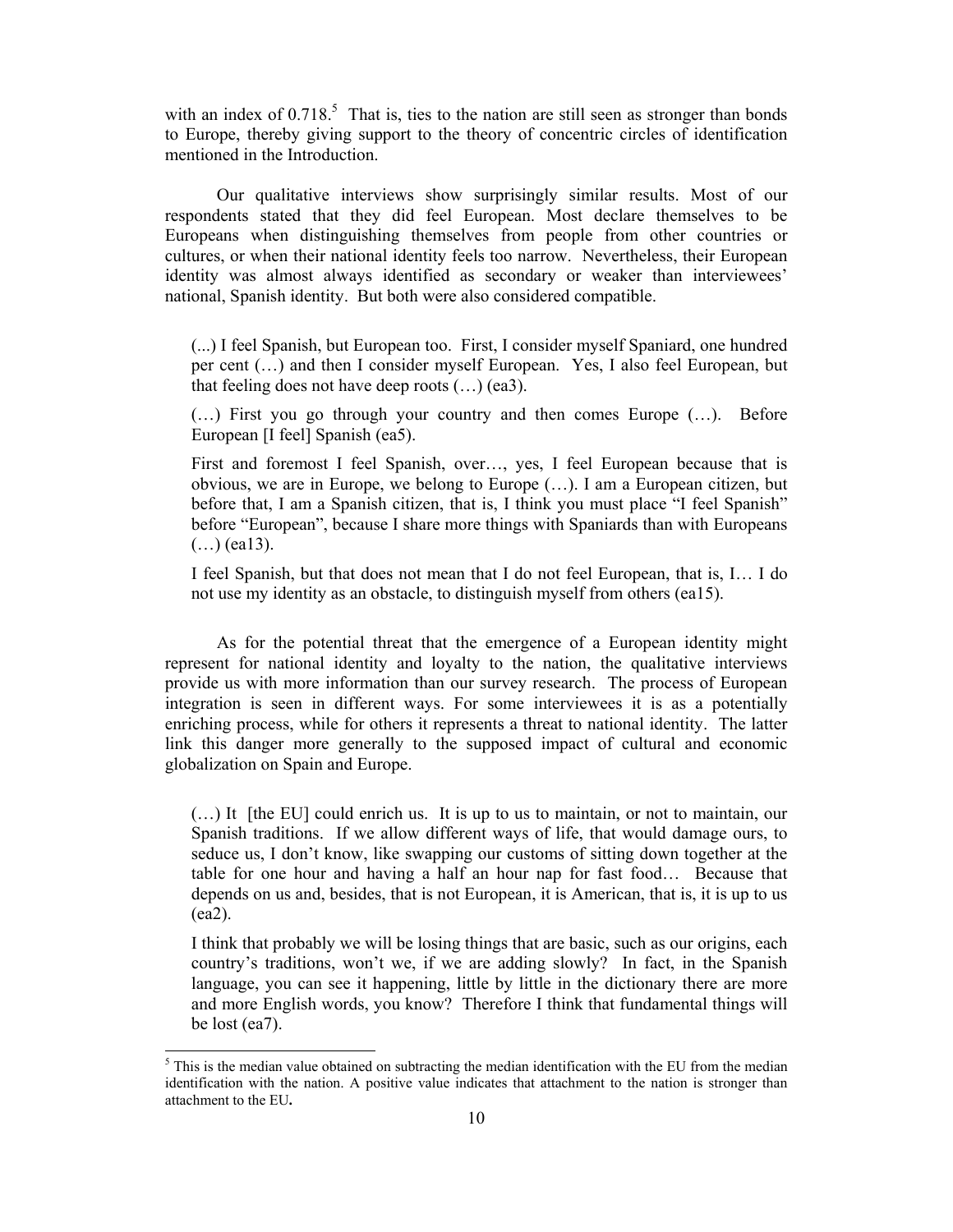I think that there must be a European identity, but I also regret it, and I think that this…, clearly this is only the education that I have received, I regret that the Spanish identity will be lost, in the sense that, if everything, is globalized, if everything is Europeanized, if everything… (…). But I think that it is necessary to have a sense of being European (...) if that implies losing our Spanish identity, I do not know; I mean, I think that we will feel more European, and we will be European, as times goes on, nevertheless I think that Spain will resist the idea of losing its Spanish identity (ea10).

 The disappearance of the national currency, in particular and contrary to the situation in other countries (above all the UK), is not experienced as a threat to national sovereignty or independence. The *peseta* is missed only in some cases because it is still easier for some Spaniards to make calculation in the old currency.

I do not think that anyone feels tied sentimentally…, although it could happen because we are peculiar, - to his/her currency; that is, I think it means absolutely nothing, I do not think it has the same significance as a language (ea10).

Mental calculations are still done in *pesetas* and so I still have it in my mind, but I do not miss it. In the end the currency is only a way of paying for things and nothing more, to me it doesn't matter if notes are one colour or another (ea13).

It is not that I miss it, it is that we are used to it (…), maybe older people would have more problems (ea17).

 This kind of discourse, in which European identities are not seen as a threat to Spanish identity or loyalty to the state, accords with the messages given by Spain's political elites (Jaúregui 2002; Ruiz Jiménez 2002), which may of course have influenced citizens' opinions. During the transition to democracy, joining the EU was seen as a means of leaving the past behind, breaking out of economic and cultural backwardness and isolation; Spain's largest political parties, the Socialist PSOE and the conservative PP, have both based much of their prestige and propaganda on their "successes" within Europe (this is the case, for example, of the PP with respect to Spain's membership of the common currency).

### **What does it mean to be European?**

As can be seen in Table 2 and Figure 2, those who did identify themselves as Europeans in our quantitative survey research distinguished between a small set of items considered important for their European identification, and another larger set of items with less bearing on this identity.

 According to the findings shown in Table 2 and Figure 2, the most important dimension of citizens' representations of Europe is the economic one. The single currency, followed by freedom of movement and residence throughout the EU, are the two most important items in Spaniards' identification with their fellow Europeans. This accords with the conclusions of a recent qualitative study on perceptions of the EU carried out by the European Commission (2001: 58). Rights and duties also figure prominently among the components of Spanish citizens' identification with Europe (Table 2), which is congruent with the important role that the democratic elites have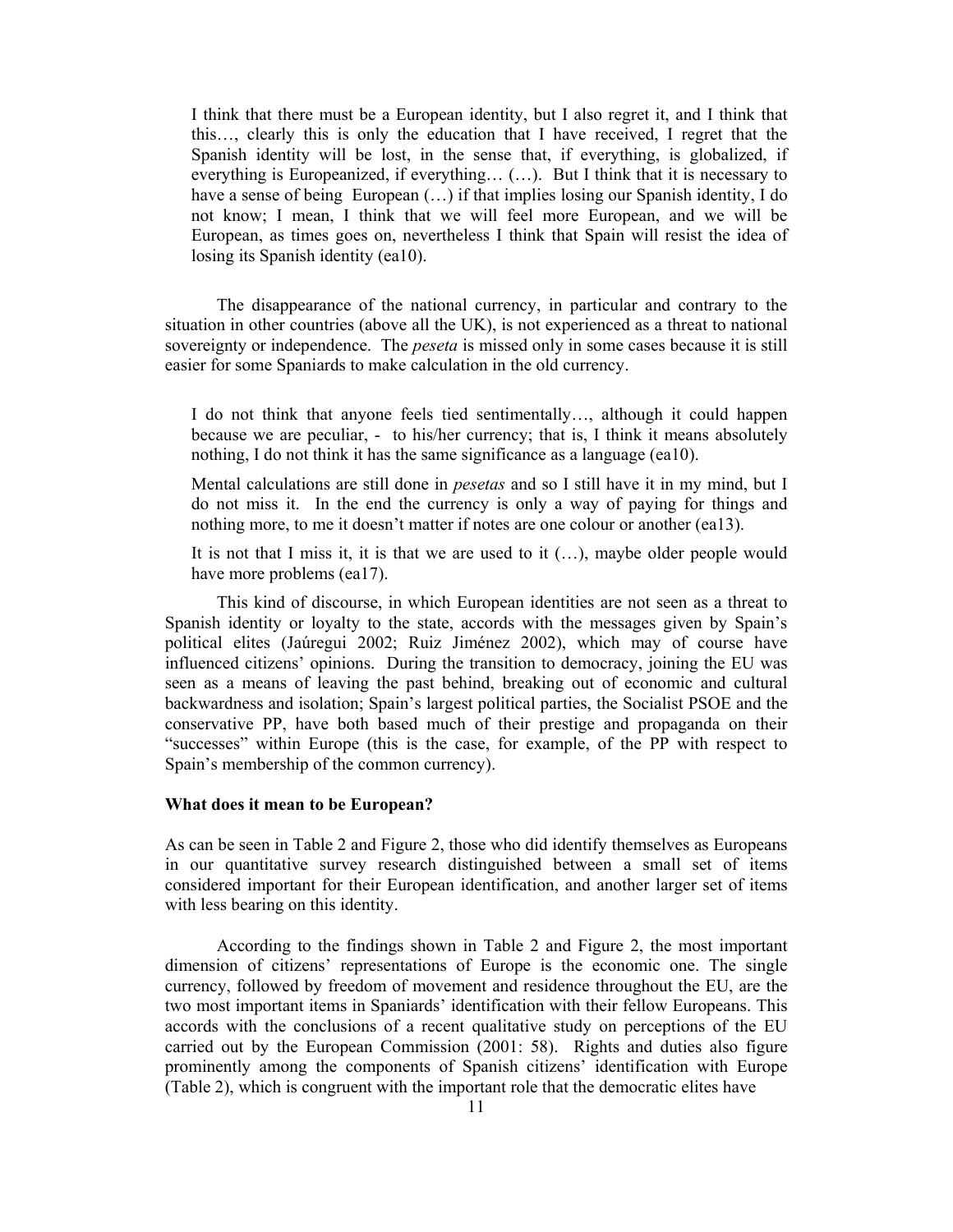assigned to European integration as a means of modernizing the country and consolidating democracy during the transition period (Jaúregui 2002). In contrast, symbolic elements are far less significant. Common ancestry, European symbols and pride in being European are the items considered least important for Spaniards' identification with Europe. In relation to the theories discussed in the Introduction, this finding provides evidence in favor of the idea that attachment to different identities is more feasible when they derive from different sources. In this case, European identity is basically instrumental, while national identity is more ethnic-cultural. The importance of civic elements in both kinds of identities is also relevant when accounting for the compatibility between them.<sup>6</sup>

|                                                                                | Strongly<br>disagree | Tend to<br>disagree | Tend<br>to<br>agree | Strongly<br>agree       |      |
|--------------------------------------------------------------------------------|----------------------|---------------------|---------------------|-------------------------|------|
|                                                                                | 1                    | $\boldsymbol{2}$    | 3                   | $\overline{\mathbf{4}}$ | Mean |
| 2) A common civilization                                                       | 6                    | 20                  | 56                  | 17                      | 2.84 |
| 3) Membership of a European society<br>with many languages and cultures        | 5                    | 17                  | 56                  | 22                      | 2.95 |
| 4) Common ancestry                                                             | 11                   | 35                  | 42                  | 12                      | 2.56 |
| 5) A common history and a common<br>Destiny                                    | 8                    | 29                  | 48                  | 15                      | 2.69 |
| 6) The EU institutions and an<br>emerging common political<br>and legal system | 7                    | 22                  | 53                  | 18                      | 2.82 |
| 7) Common rights and duties                                                    | 5                    | 19                  | 54                  | 22                      | 2.93 |
| 8) Common system of social<br>protection within the EU                         | 8                    | 22                  | 51                  | 20                      | 2.82 |
| 9) The right to free movement and<br>residence in any part of the EU           | 5                    | 14                  | 51                  | 30                      | 3.07 |
| 10) An emerging EU defense system                                              | 8                    | 21                  | 52                  | 19                      | 2.82 |
| 11) Common borders                                                             | 6                    | 22                  | 52                  | 20                      | 2.85 |
| 12) A feeling of pride in being<br>European                                    | 11                   | 31                  | 44                  | 13                      | 2.59 |
| 13) Sovereignty of the EU                                                      | 10                   | 29                  | 47                  | 13                      | 2.63 |
| 14) A common EU currency                                                       | 5                    | 11                  | 50                  | 34                      | 3.13 |
| 15) A set of EU symbols (flag,<br>Anthem, etc.)                                | 15                   | 29                  | 43                  | 13                      | 2.53 |

| Table 2. Meanings of European Identity among Spaniards |
|--------------------------------------------------------|
| (Eurobarometer 57.2., 2002) <sup>1</sup>               |

<sup>1</sup>, Frequency distribution (in percentages) and mean of items in question  $Q.27$ 

 $\overline{a}$ 

("Different things or feelings are crucial to people in their sense of belonging to Europe. To what extent do you agree with the following statements? "I feel European because I share with my fellow Europeans …"). Source: Eurobarometer 57.2.

<sup>&</sup>lt;sup>6</sup> Ruiz Jiménez *et a.l* (2004) have shown an interesting positive correlation between the importance of civic elements both for national and European identities and a greater compatibility. Thus, Italy and Spain are the two countries with the highest proportion of citizens who mentioned civic elements among the five most important elements for their national as well as their European identity, and they are also the countries where the net percentage of population with dual identities is highest.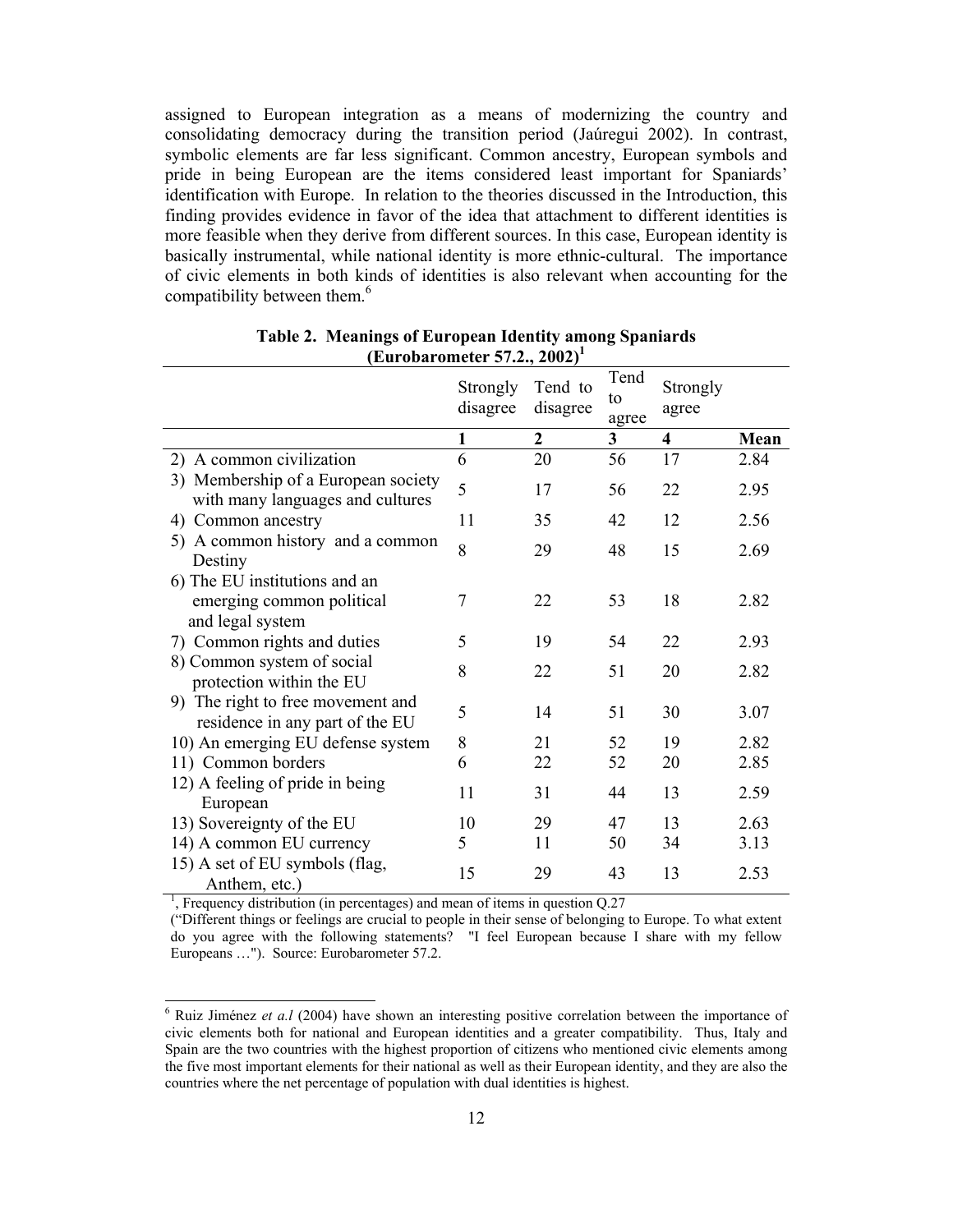

**Figure 2. Spaniards' net agreement with the importance of different components of their European identity**

 Our qualitative interview research helped us clarify what the respondents were thinking about when they answered the questions about the most important elements for their European identification. From our qualitative interviews it is clear that most people distinguish between Europe and the EU. Few people use both terms as synonyms, and those who do are mainly those who are less knowledgeable about the EU. Nevertheless, most of the interviewees, when thinking about this question, saw Europe as a larger, earlier and different entity to the EU. Europe was perceived in more historical and cultural terms, while the EU is mainly understood as an economic and political project promoted by the political elites with the aim of competing with the United States.

Europe is a continent, a group of countries  $(...)$  I think it is the cradle of civilization, isn't it? from where all the ideas that have later spread throughout the world have come from.  $(...)$  The EU is a group of countries with several agreements  $(...)$ . There are European countries which do not belong to the EU (ea2).

I think that the EU is more a project, and specially at this moment in time, is a project to compete with the US (…) and, in contrast, Europe, in my head, is a much more beautiful idea that implies culture, history, the origin of civilization (…) (ea10).

The EU does not cover the whole of Europe  $(\ldots)$ . Not all the countries that belong to Europe belong to the EU, as a personal experience, people who belong to the EU have rights and advantages (ea12).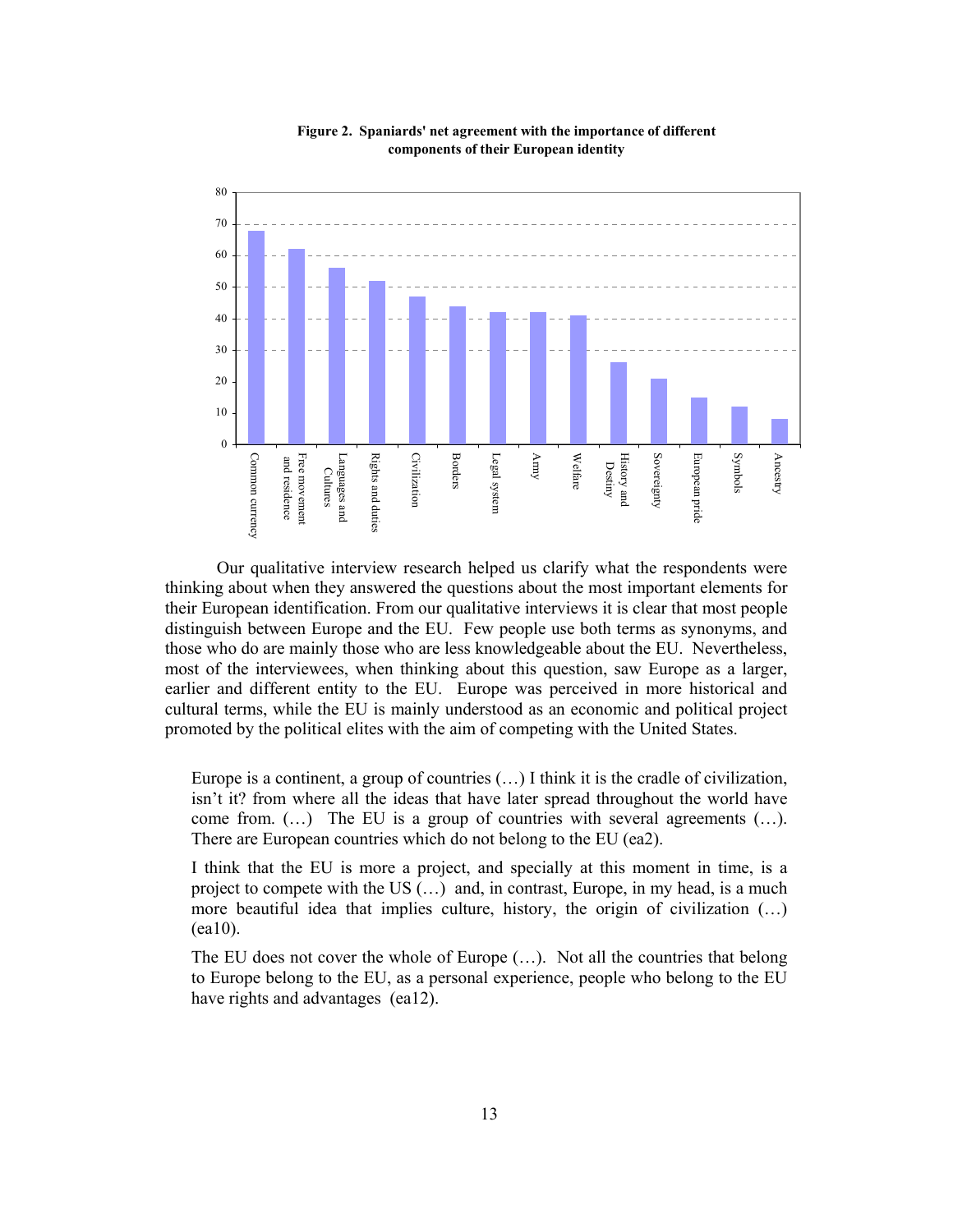Europe is a larger concept. The EU, well, somehow, it has more economic connotations (…). Historically Europe consists of more countries than the EU now has (...). Eastern countries have always been part of Europe, thus... simply, there are more people and more countries in Europe than in the EU (ea19).

Europe does not suggest to me the EU, on the contrary, Europe is larger (…). There are Eastern countries, Russia, I don't know, it is much more larger (…). The idea would be that all will join the EU, but that would take a long time… (ea21).

 It seems, therefore, that our quantitative survey respondents were speaking as citizens of the EU when stressing the economic dimension of their European identity. In this sense, our qualitative interview study also shows a conception of the EU as an economic and political project; the EU is seen as the construction of a new world power able to match the United States, and, in this sense, it is closely tied to the introduction of a common currency and the disappearance of internal borders. The euro is perceived as a practical and logical consequence of a more integrated EU; it works as a symbol of collective identity at the same time as it allows Europe to compete economically with the United States. The disappearance of borders has less symbolic meaning, but is also seen as another practical and logical consequence of the European integration process.

The euro has been an important stepping stone in the [construction] of European identity because now we indentify with a currency, it is the same as in the US, they also have a single currency, the dollar (ea6).

This is a logical consequence, isn't it? If we want to build up a Union in the economy, in society, in everything, I think… (…). Exactly the same as the US, which has the dollar, we could have a single currency that we tried earlier with the ECU  $(...)$  and I see this as a logical consequence (ea21).

The EU implies many advantages: traveling freely, working in different countries  $(...)$  (ea10).

 The perception of the EU in instrumental terms is further enhanced by the vision given of the European project by the Spanish media, which assigns it a primarily economic function. At the time, the launch of the euro, in particular, was presented as the tool that would bring economic growth and give Europe a leading role in the international arena (Ruiz Jiménez 2002). This vision is shared by citizens, but not all the interview respondents who declared a European identity thought that their country, or they themselves, have benefited from EU membership. Instrumental and ethnocultural reasons are more mixed here than in our survey research. In very general terms, our respondents valued the EU mainly because it had allowed Spain to overcome its isolation from Europe after the dictatorship and become a modern country; or they believe that things would be worse had Spain not entered the EU.

If Spain were not…, if it were not…, then I don't know, it would seem to me like when Spain was in the period when... when Franco was alive, totally isolated, economically as well as politically, structurally, I have lived through that period (…). If Spain were not in the common market we would not belong to Europe, there would have been many more problems (ea3).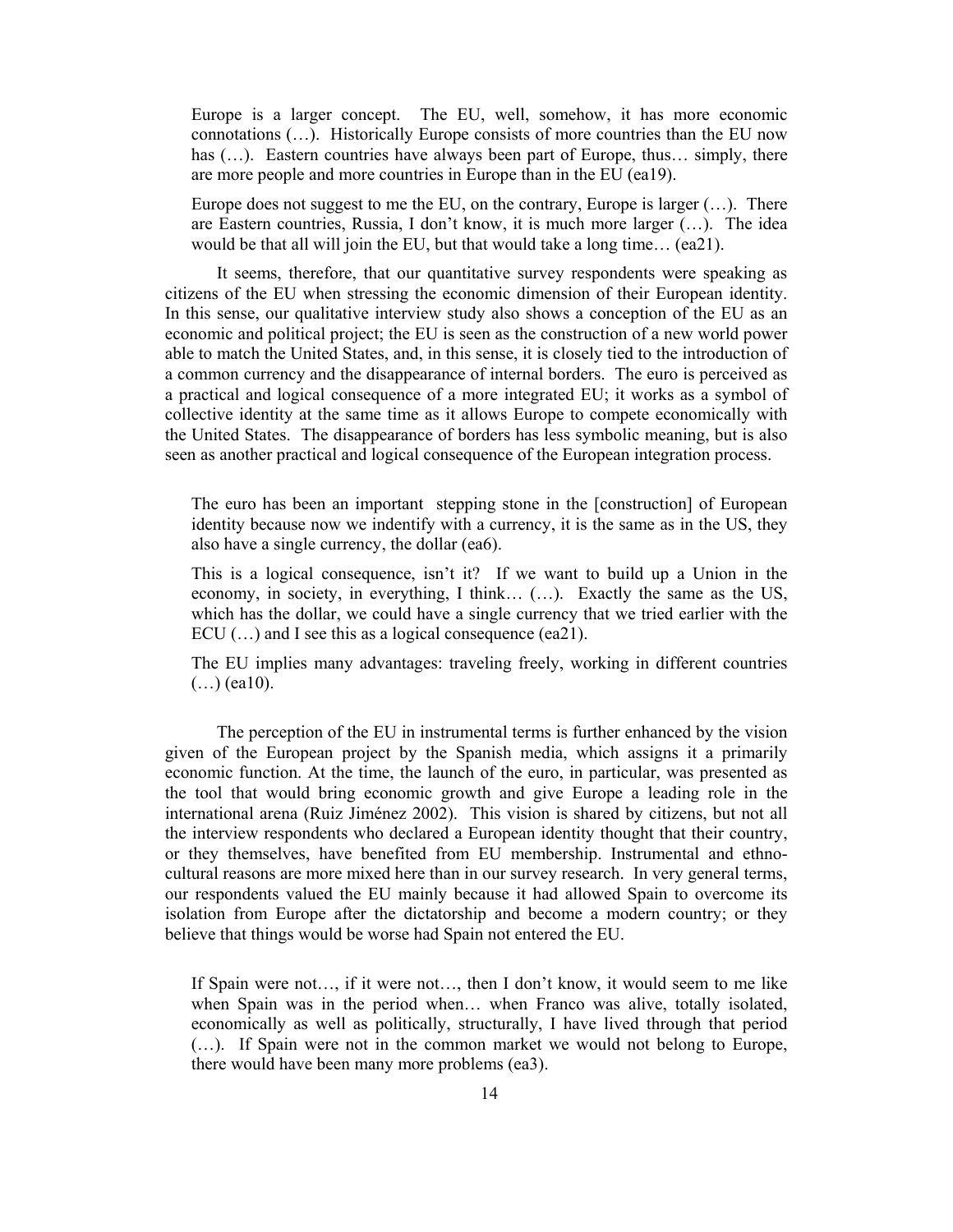Precisely because of trade and because now really we do not feel isolated from other countries as before, before we were isolated (ea18).

 However, on more practical issues, they think that Spain has only benefited from belonging to the EU with respect to the question of terrorism. In other important areas of national interests (such as agriculture and fisheries, immigration or Spanish-Morocco relations) the opinions are mixed or clearly negative.

In the Spanish countryside, in agriculture, Spain has had to concede a lot, to make too many concessions I think, in the agricultural field, to get into the Economic Union (ea1).

I think that there are areas in which it has been damaging, for example, in agriculture (ea22).

(…) It has damaged us, limiting traditional crops, such as wine, olive trees, etc., etc… hasn't it? (…). If we were not in the EU we would not have had to sacrifice a lot of livestock, we could have [negotiated and reached agreement] again with [Morocco] (ea5).

It is the Union which negotiates, but I don't know, clearly, if they do it well or not, it seems that they do not negotiate very well and that this has damaged Spain [for example] in the fishing agreements with Morocco (ea18).

 It is interesting to note that even though our interview respondents did not base their European identities on instrumental considerations alone, attaching some importance to some ethno-cultural components (identifying themselves as inhabitants of Europe rather than citizens of the EU), they still hold dual identities. This contradicts the hypothesis that European identities would not emerge as long as national ethnocultural identities remain strong. It also undermines the assumption that European identities cannot be based on ethno-cultural elements of identity.

## **Conclusions**

First, the research carried out for this paper confirms the ethno-cultural basis of Spanish national identity. This, of course, comes as little surprise. More significant, perhaps, is the evidence, drawn from both survey and interview research, which highlights Spaniards' uneasiness about Spanish nationalism and their negative identification with their national symbols, due to their linkage with our authoritarian past. Place of birth and residence, language, and common culture, customs and traditions (perceived in a rather stereotypical fashion) are the most important elements in Spaniards' national identity.

 Second, both the respondents to our survey and our interviewees consider that European and Spanish identities are compatible. They also coincide in describing their European identity as secondary and weaker than their Spanish identity. Only a minority of our interview respondents considered that the development of a European identity might threaten national identity or sovereignty.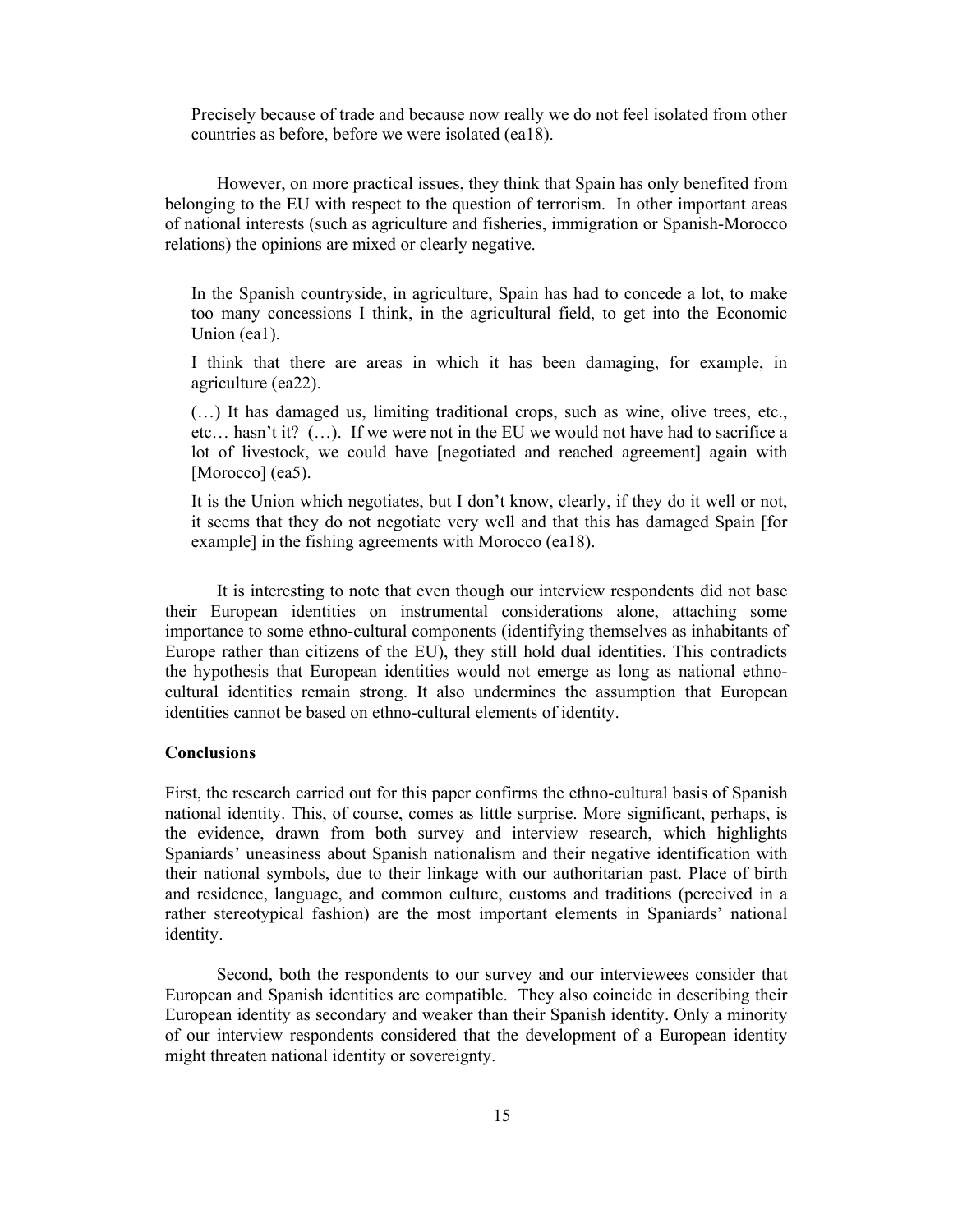Third, and probably a more substantive conclusion, we explain this compatibility between these two identities, in part at least, because of the different sources of attachment to each identity. While national identity is mainly ethno-cultural (Smith 1995), European identity (understood as being a citizen of the EU) is generally founded on instrumental considerations, supporting in part arguments put forward by authors such as Gabel (1998) and Fernández-Albertos and Sánchez-Cuenca (2001). This argument was more strongly supported in our survey research. Our interviews, on the other hand, presented us with a more complex, but very interesting, picture. Our interview respondents distinguished between Europe, defined largely in historical and cultural terms, and the European Union, defined above all in instrumental terms. However, even when respondents recognized the importance of the benefits of different EU-level policies**,** their European identity was not based on those instrumental considerations alone. In fact, our respondents think that Spain has only benefited from EU membership in relation to the issue of terrorism. Opinions are divided or clearly negative with respect to other important national issues (including agriculture and fisheries, immigration or Spanish-Moroccan relations).

 Therefore, we reject the argument put forward by authors such as Smith (1995, 1999) and Østerud (1999), who have stressed that the emergence of a European identity would be difficult, if not impossible, as long as national ethnic-cultural identities remain strong. In Spain, European and national identities are compatible even though national identity remains strong and based on ethno-cultural elements. As for the relation between them, we find support for the hypothesis of concentric circles of identification as well as for the hypothesis of attachment derived from different sources. That is, our survey research suggests that Spaniards hold simultaneous identities, and that their attachments to each derive from different sources: above all from ethno-cultural elements, in the case of national identity, and instrumental components in the case of European identity (understood as being a citizen of the EU). Meanwhile, our interviewees showed dual identities, even though their European identities also had an important ethno-cultural dimension and they had a weaker instrumental sense of European identity (in this case understood mainly as being inhabitants of Europe).

Although we found that instrumental considerations constitute quite a significant dimension of Spaniards' European identity, our findings contradict the hypothesis put forward by Fernandez-Albertos and Sánchez-Cuenca (2001) which states that the people who are most likely to display European identities are those who are disaffected with their national institutions. Our research also challenges the notion that the emergence of a European identity implies an erosion of national loyalties or identities (Davies 1996; Seton-Watson 1985; Wallace 1990; Papcke 1990; Llobera 1994; Deflem and Pample 1996; Carey 2002). As already mentioned, both in our survey and interview research, respondents' attachment to the nation was stronger and more important than their European identities.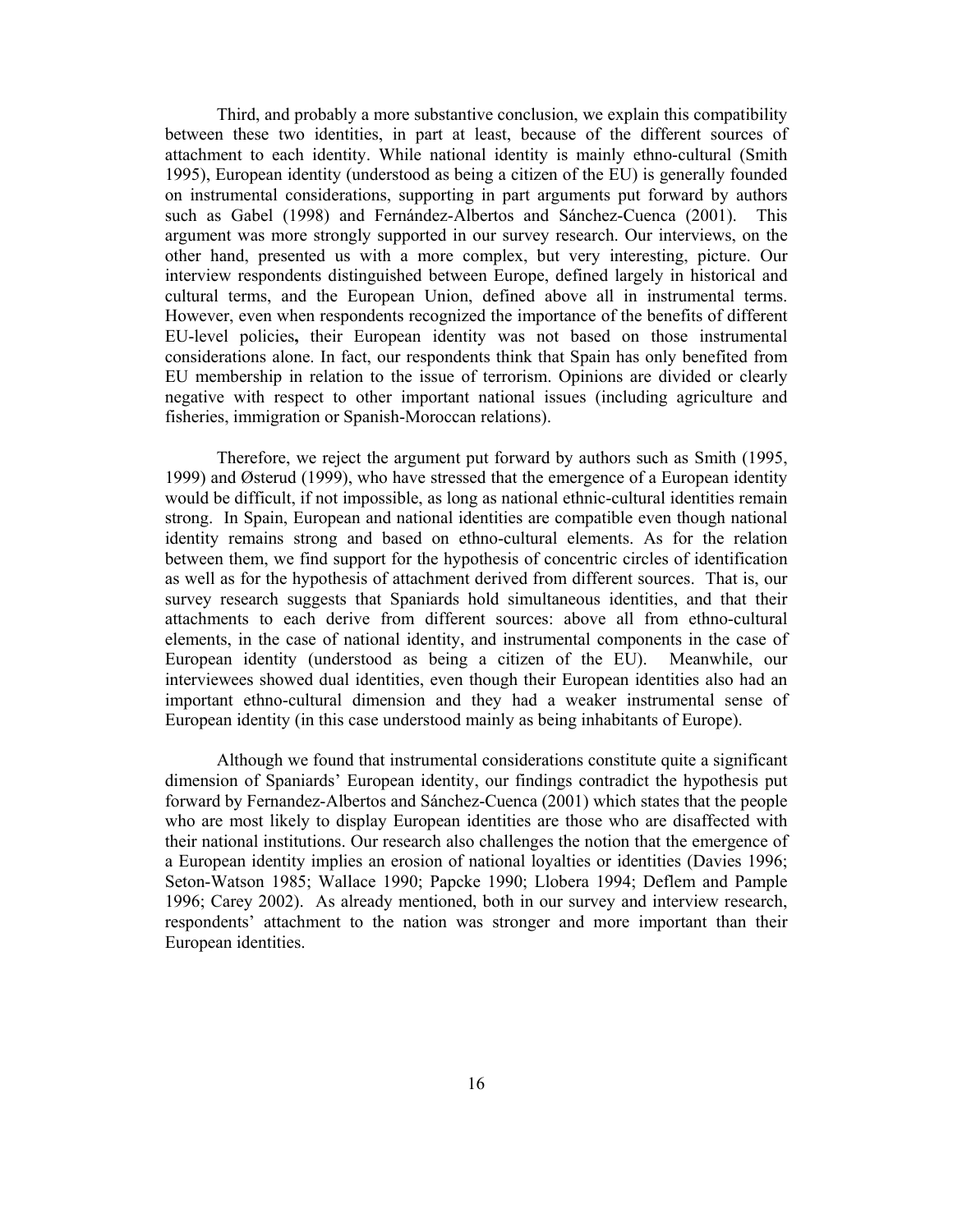These findings about the compatibility of Spaniards' national and European identities should be seen in the light of Spain's transition to democracy and the public discourse developed by political elites and disseminated by the mass media. Europe has been seen in fairly positive terms as Spain's "inspiring other", both due to the democratic values that it would help to consolidate as well as the economic development that it would bring. Accordingly, elites have always defended the compatibility of Spanish and European identities and interests (Jaúregui 2002; Ruiz Jiménez 2002).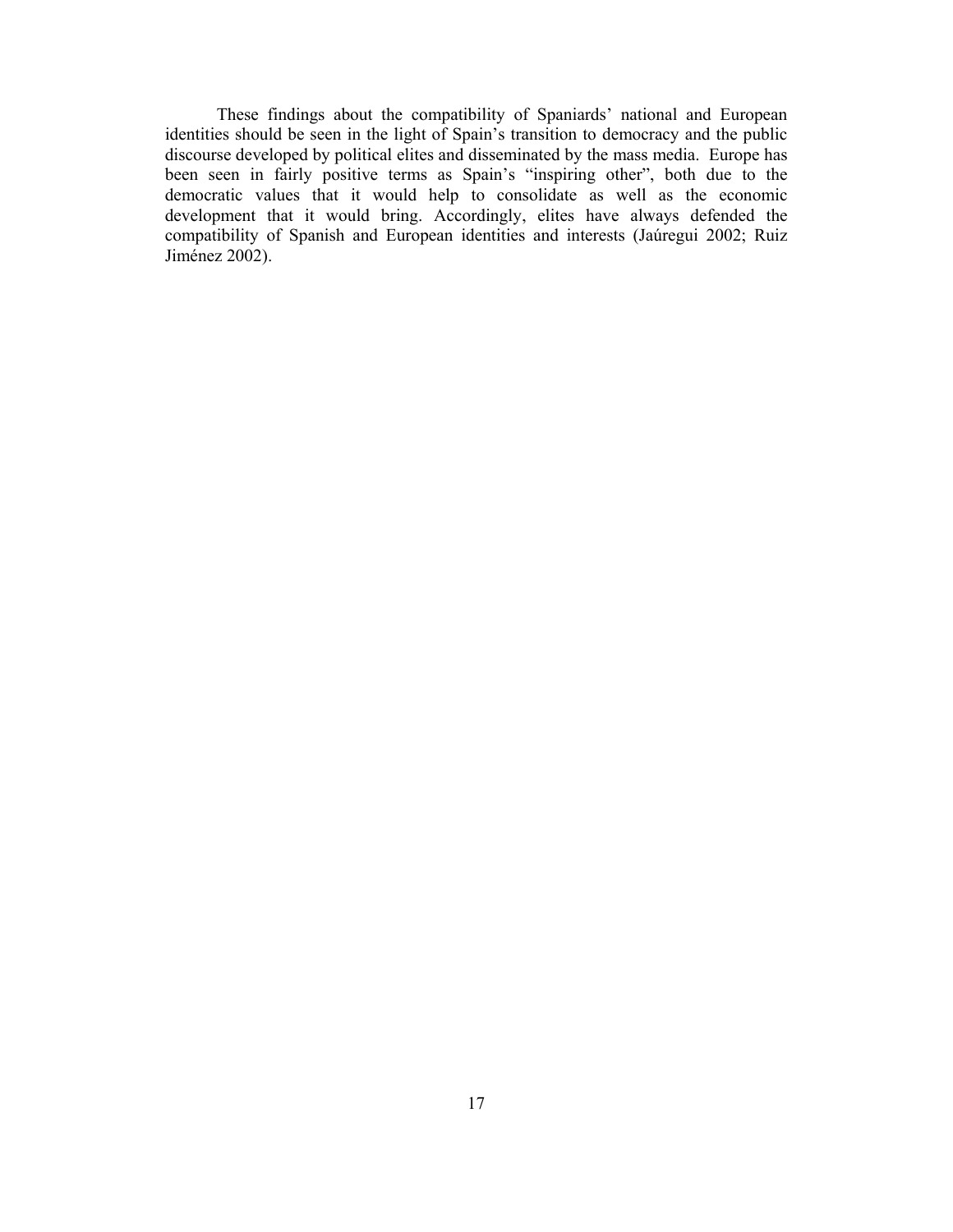### **References**

- Belot, C. 2003. "'We Europeans?' From European Political Community to a European Demos, from a European Identity to National Identities and Backwards: Some New Developments Towards Assessing EU Social Legitimacy". Proceedings of the ECPR Joint Sessions of Workshops (Edinburgh 2003).
- Carey, S. 2002. "Undivided Loyalties. Is National Identity an Obstacle to European Integration?". *European Union Politics* 3(4): 387-413.
- Cerutti, F. 1992. "Can there be a Supra National Identity?", *Philosophy and Social Criticism*, 18 (2): 147-62.

Davies, N. 1996. *Europe: A History*. Oxford, UK: Oxford University Press.

Deflem, S. and F. C. Pampel. 1996. "The Myth of Postnational Identity: Popular Support for European Unification". *Social Forces* 75(1): 119-143.

European Commission. 2001. *Perceptions of the European Union. A Qualitative Study of the Public's Attitudes to and Expectations of the European Union in the 15 Member States and in 9 Candidate Countries*. (http://europa.eu.int/comm/public\_opinion/quali/ql\_perceptions\_summary\_en.pd f).

- Fernández-Albertos, J. and I. Sánchez-Cuenca. 2001. "Factores Políticos y Económicos en el Apoyo a la Integración Europea". Unpublished manuscript (Fundación Juan March, Madrid).
- Gabel, M. J. 1998. *Interest and the Integration. Market Liberalization, Public Opinion, and European Union*. Ann Arbor: University of Michigan Press.
- Höjelid, S. 2001. "European Integration and the Idea of European Identity: Obstacles and Possibilites". Proceedings of the ECPR Joint Sessions of Workshops (Grenoble 2001).
- Jáuregui, P. 2002. *Europe as a Symbol of Modernity, Democracy, and Renewed International Prestige*". Project report prepared for the EURONAT http://www.iue.it/RSCAS/Research/EURONAT/Projects.shtml
- Kaltenthaler, K. C. and C. Anderson. 2001. "Europeans and Their Money: Explaining Public Support for the European Currency". *European Journal of Political Research* 40(2): 347-361.
- Kersbergen, K. Van. 1997. "Double Allegiance in European Integration: Publics, Nation-States, and Social Policy". *European University Institute Working Paper* 97/15.
- Llobera, J. R. 1994. *The God of Modernity. The Development of Nationalism in Western Europe*. Oxford, UK: Berg.
- Mancini, G. F. 1998. "Europe: The Case for Statehood". *Harvard Jean Monnet Working Paper* 6/98.
- Millward, A. S. 1992. *The European Rescue of the Nation State*. London: Routledge.
- Moravscik, A. 1998. *The Choice for Europe: Social Purpose and State Power from Messina To Maastricht*. Cornell University Press.
- Østerud, Ø. 1999. *Globalisenringen og Nasjonalstaten*. Oslo: Ad Notam Gyldendal.
- Ruiz Jiménez, A. M. 2002. *Nation and Europe in Spanish Public Discourses: a Comparative Analysis of Press, TV and Parties*. Project Report prepared for EURONAT.

http://www.iue.it/RSCAS/Research/EURONAT/Projects.shtml